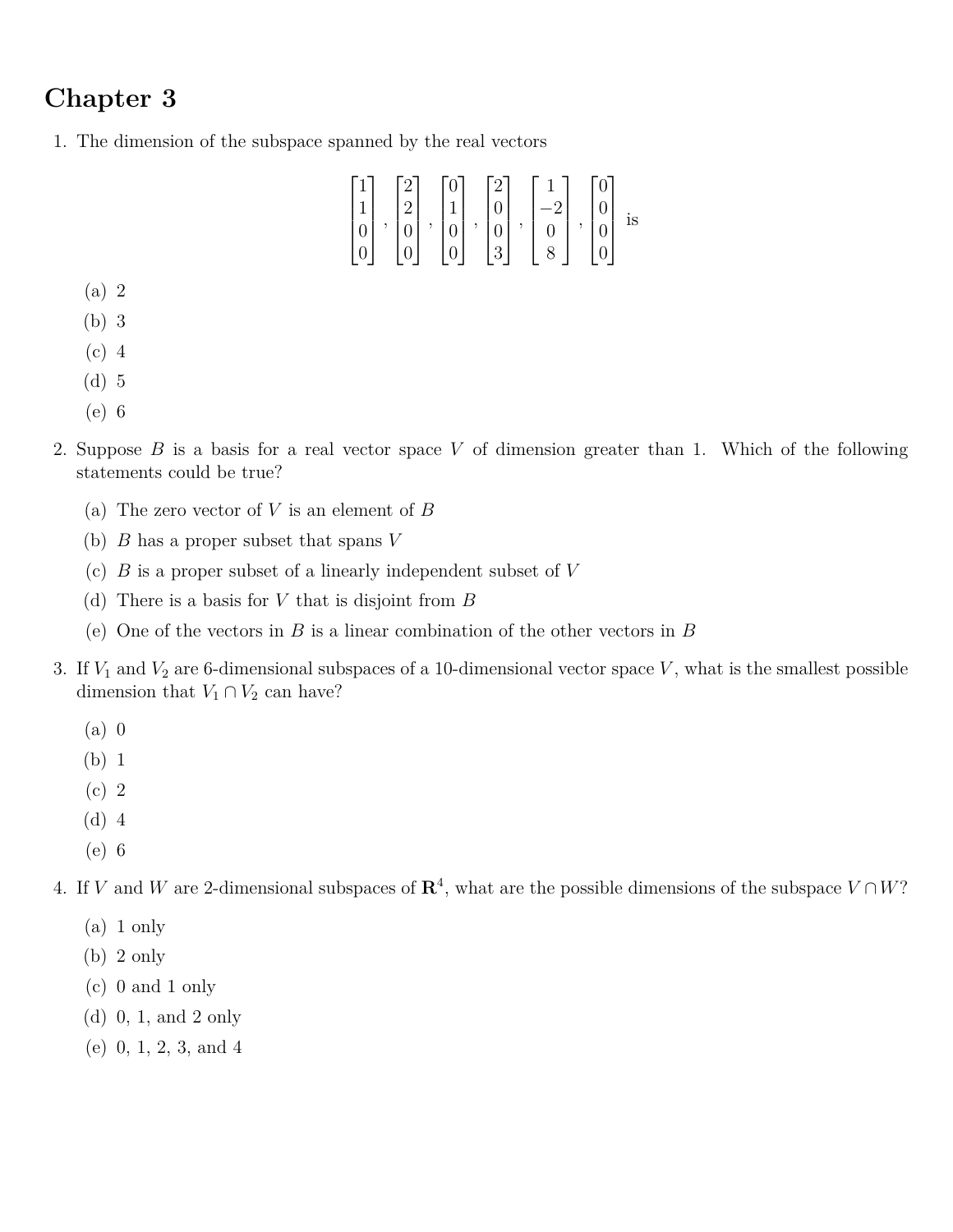- 5. Let *V* and *W* be 4-dimensional subspaces of a 4-dimensional vector space *X*. Which of the following CANNOT be the dimension of the subspace  $V \cap W$ ?
	- (a) 0
	- (b) 1
	- (c) 2
	- (d) 3
	- (e) 4
- 6. Which of the following statements is true?
	- (a) If *U* is a subspace of *V*, then  $V \cap U'$  is also a subspace of *V*
	- (b) There exists a subspace *U* of *V* for which  $V \cap U'$  is also a subspace, but  $V \cap U'$  is not a subspace for all subspaces *U*
	- (c) If *U* is a subspace of *V*, then  $V \cap U'$  is never a subspace of *V*
- 7. Which of the following subsets  $U \subset \mathbb{R}^n$  is a subspace?
	- (a)  $U = \{x \in \mathbb{R}^n \mid x_1 = \cdots = x_n\}$
	- (b)  $U = \{x \in \mathbb{R}^n \mid x_1^2 = x_2^2\}$
	- (c)  $U = \{x \in \mathbb{R}^n \mid x_1 = 1\}$
- 8. How many subspaces does **R** 2 have?
	- (a) two: 0 and  $\mathbb{R}^2$
	- (b) four: 0,  $\mathbf{R} \times 0$ ,  $0 \times \mathbf{R}$  (the "axes"), and  $\mathbf{R}^2$  itself
	- (c) infinitely many
- 9. For which of the following objects does the description "linearly dependent" or "linearly independent" make sense?
	- (a) An list  $(\mathbf{v}_1, \ldots, \mathbf{v}_n)$  of elements of a vector space
	- (b) An list  $(V_1, \ldots, V_n)$  of vector spaces
	- (c) A linear combination  $\lambda_1 \mathbf{v}_1 + \cdots + \lambda_n \mathbf{v}_n$ , where the  $\lambda_i$  are real numbers and the  $\mathbf{v}_i$  are elements of a vector space
- 10. Let  $\mathbf{v}_1, \ldots, \mathbf{v}_n \in V$ . What does  $\text{Span}(\mathbf{v}_1, \ldots, \mathbf{v}_n) = V$  mean?
	- (a) Each linear combination  $\lambda_1 \mathbf{v}_1 + \cdots + \lambda_n \mathbf{v}_n$  is an element of *V*
	- (b) Each element of *V* is a linear combination of  $\lambda_1 \mathbf{v}_1 + \cdots + \lambda_n \mathbf{v}_n$
	- (c) The dimension of *V* is *n*
- 11. For linearly independent triples  $(\mathbf{v}_1, \mathbf{v}_2, \mathbf{v}_3)$  of vectors in a vector space V,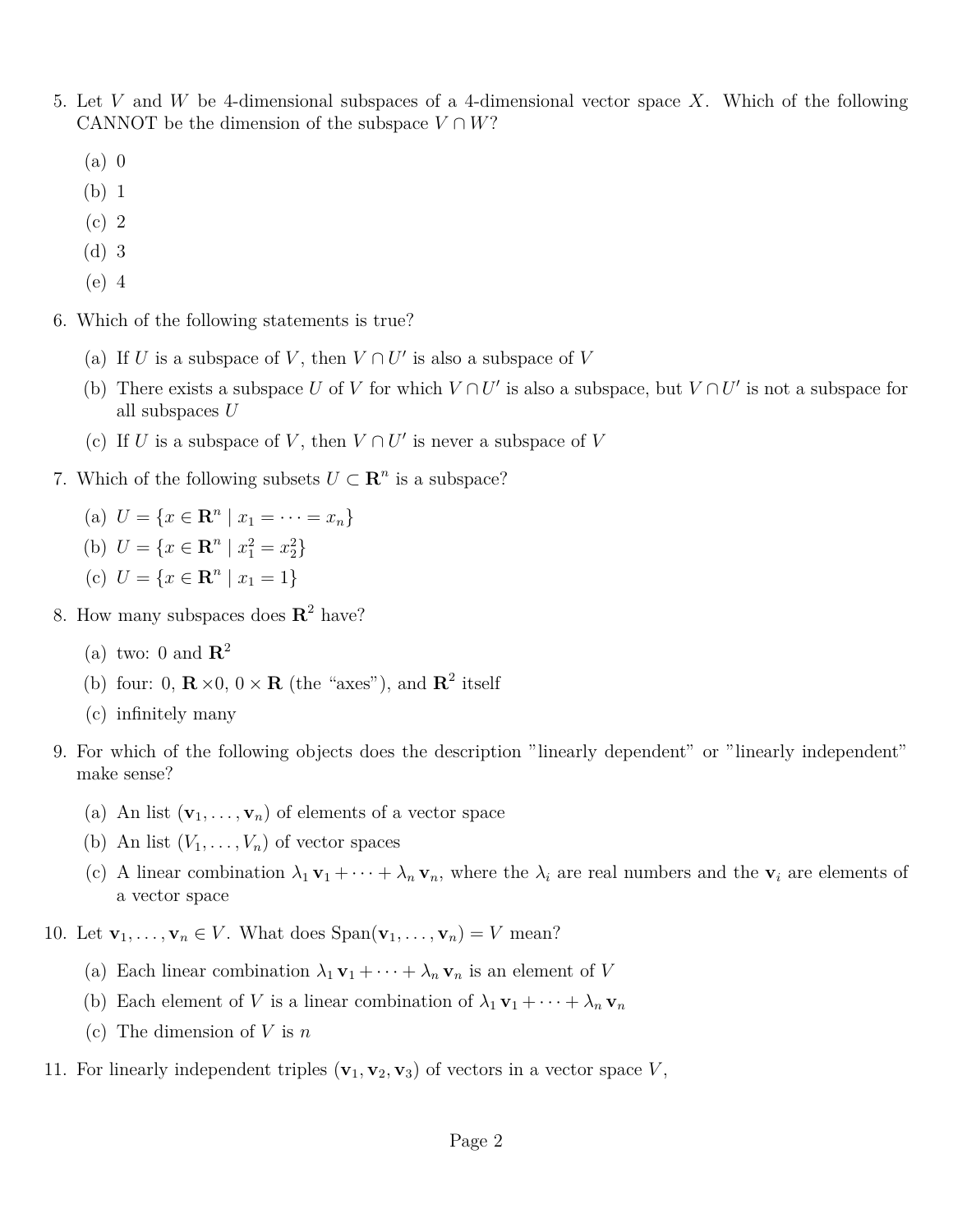- (a)  $(\mathbf{v}_1, \mathbf{v}_2)$  is always linearly dependent
- (b)  $(\mathbf{v}_1, \mathbf{v}_2)$  may or may not be linearly dependent, depending on the choice of  $(\mathbf{v}_1, \mathbf{v}_2, \mathbf{v}_3)$
- (c)  $(\mathbf{v}_1, \mathbf{v}_2)$  is always linearly independent
- 12. Which of the following statements implies the linear independence of the *n*-tuple  $(\mathbf{v}_1, \ldots, \mathbf{v}_n)$  of elements of *V* ?
	- (a)  $\lambda_1 \mathbf{v}_1 + \cdots + \lambda_n \mathbf{v}_n = 0$  only if  $\lambda_1 = \lambda_2 = \cdots = \lambda_n = 0$
	- (b) If  $\lambda_1 = \cdots = \lambda_n = 0$ , then  $\lambda_1 \mathbf{v}_1 + \cdots + \lambda_n \mathbf{v}_n = 0$
	- (c)  $\lambda_1 \mathbf{v}_1 + \cdots + \lambda_n \mathbf{v}_n = 0$  for all  $(\lambda_1, \ldots, \lambda_n) \in F^n$
- 13. The vector space  $V = \{0\}$  consisting of only the zero vector
	- (a) has the basis {**0**}
	- (b) has the basis  $\varnothing$
	- (c) has no basis
- 14. If one were to define  $U_1 U_2 := \{x y \mid x \in U_1, y \in U_2\}$  for subspaces  $U_1, U_2$  of V, the one would have
	- (a)  $U_1 U_1 = \{0\}$
	- (b)  $(U_1 U_2) + U_2 = U_1$
	- (c)  $U_1 U_2 = U_1 + U_2$

15. A map  $f: V \to W$  between vector spaces V and W over **R** is linear, if

- (a)  $f(\lambda x + \mu y) = \lambda f(x) + \mu f(y)$  for all  $x, y \in V, \lambda, \mu \in \mathbb{R}$
- (b) *f* satisfies the eight axioms for a vector space
- (c)  $f: V \to W$  is bijective

16. The definition of the kernel of a linear map between vector spaces  $f: V \to W$  is

- (a)  $\{w \in W \mid f(0) = w\}$
- (b)  ${f(v) | v = 0}$
- (c)  $\{v \in V \mid f(v) = 0\}$
- 17. Which of the following statements are correct? If  $f: V \to W$  is a linear map, we have
	- (a)  $f(0) = 0$
	- (b)  $f(-x) = -x$  for all  $x \in V$
	- (c)  $f(\lambda v) = f(\lambda) + f(v)$  for all  $\lambda \in \mathbf{R}, v \in V$
- 18. Let *V* and *W* be two vector spaces with bases  $(\mathbf{v}_1, \mathbf{v}_2, \mathbf{v}_3)$  and  $(w_1, w_2, w_3)$  and let  $f: V \to W$  be the linear map with  $f(\mathbf{v}_i) = w_i$ . Then the "associated" matrix is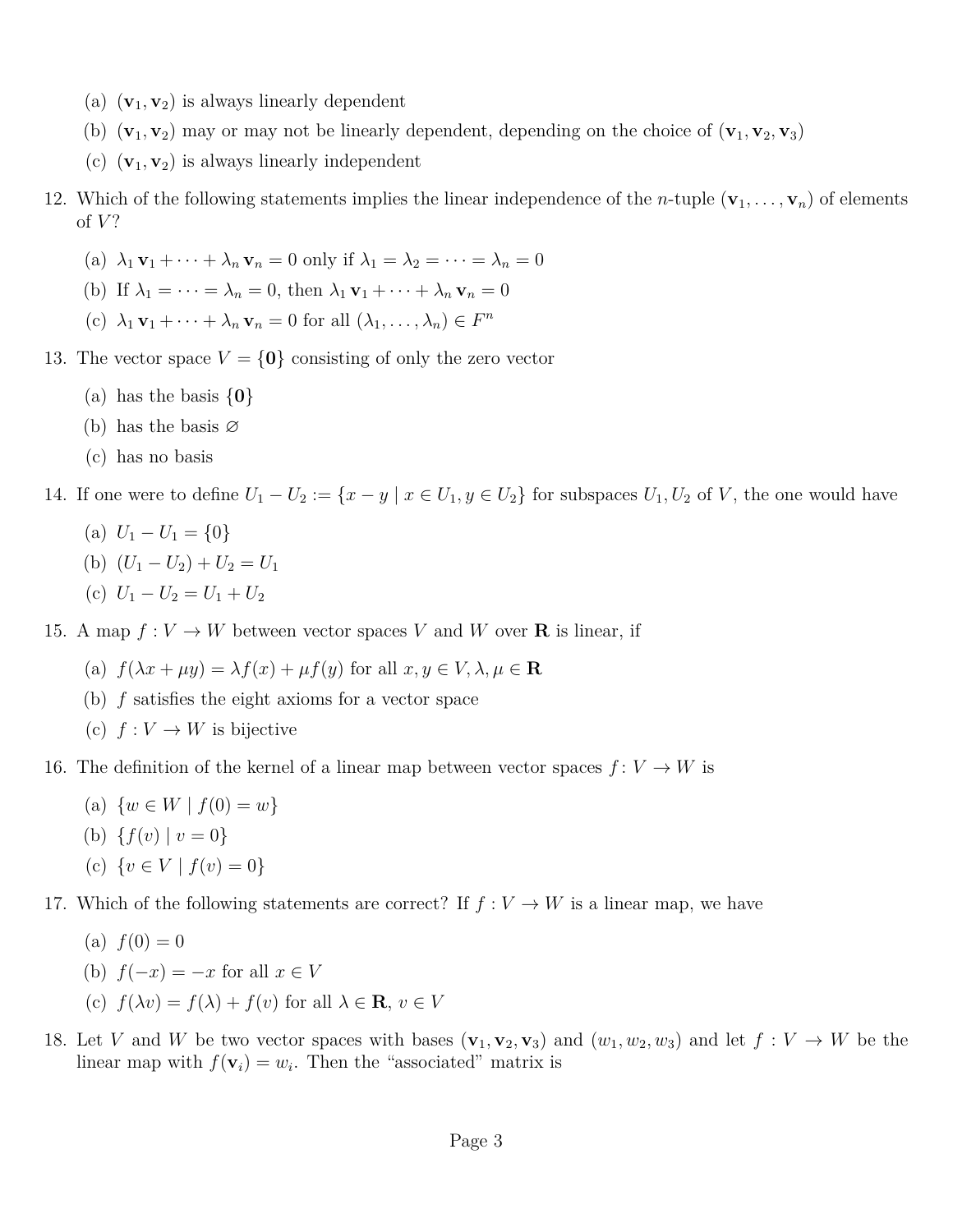(a) 
$$
A = \begin{bmatrix} 1 & 1 & 1 \\ 1 & 1 & 1 \\ 1 & 1 & 1 \end{bmatrix}
$$
  
\n(b)  $A = \begin{bmatrix} 1 & 0 & 0 \\ 0 & 1 & 0 \\ 0 & 0 & 1 \end{bmatrix}$   
\n(c)  $A = \begin{bmatrix} 0 & 0 & 0 \\ 0 & 0 & 0 \\ 0 & 0 & 0 \end{bmatrix}$ 

19. A linear map  $f: V \to W$  is injective if and only if

- (a) *f* is surjective
- (b) dim Ker  $f = 0$
- (c) rk  $f = 0$

20. Let  $f: V \to W$  be a surjective linear map and dim  $V = 5$ , dim  $W = 3$ . Then

- (a) dim Ker  $f \geq 3$
- (b) dim Ker *f* is 0, 1, or 2 and each of these cases can arise
- (c) dim Ker  $f = 2$
- 21. Which set of vectors is linearly independent?
	- (a)  $(2,3),(8,12)$
	- (b)  $(1,2,3), (4,5,6), (7,8,9)$
	- (c)  $(-3,1,0)$ , $(4,5,2)$ , $(1,6,2)$
	- (d) None of these sets are linearly independent
	- (e) Exactly two of these sets are linearly independent
	- (f) All of these sets are linearly independent

22. Suppose you wish to determine whether a set of vectors is linearly independent. You form a matrix with

| those vectors as the columns, and you calculate its reduced row echelon form, $R = \begin{bmatrix} 0 & 1 & 0 & 1 \\ 0 & 0 & 1 & 2 \end{bmatrix}$ . What | $\begin{bmatrix} 1 & 0 & 0 & 1 \end{bmatrix}$ |  |  |  |
|---------------------------------------------------------------------------------------------------------------------------------------------------------|-----------------------------------------------|--|--|--|
|                                                                                                                                                         | $\begin{bmatrix} 0 & 0 & 0 & 0 \end{bmatrix}$ |  |  |  |

do you decide?

- (a) These vectors are linearly independent
- (b) These vectors are not linearly independent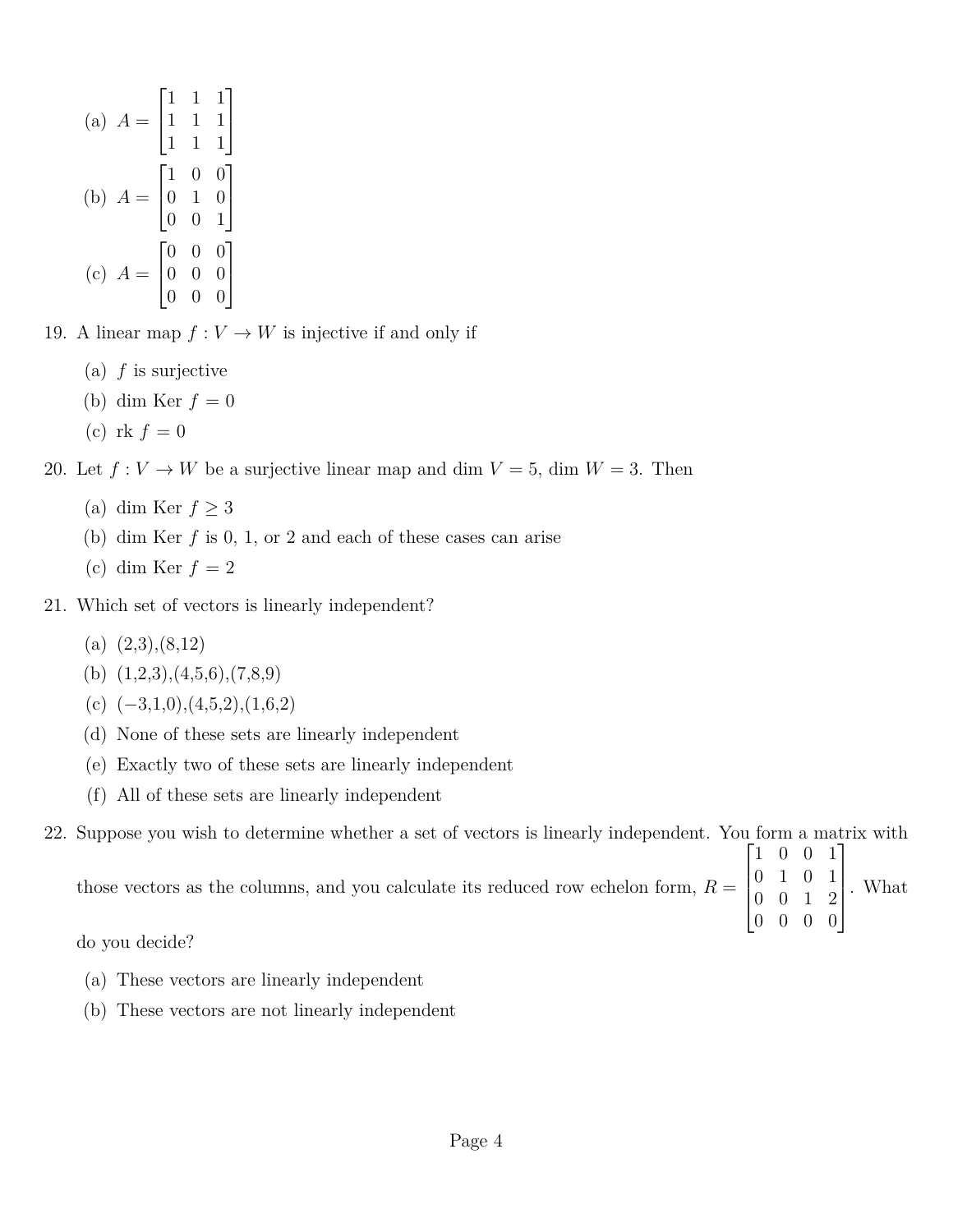- 23. Suppose you wish to determine whether a set of vectors  $\{v_1, v_2, v_3, v_4\}$  is linearly independent. You form the matrix  $A = [\mathbf{v}_1 \quad \mathbf{v}_2 \quad \mathbf{v}_3 \quad \mathbf{v}_4]$ , and you calculate its reduced row echelon form,  $R =$  $\sqrt{ }$  $\vert$ 1 0 2 1 0 1 3 1 0 0 0 0 1 . You now decide to write  $\mathbf{v}_4$  as a linear combination of  $\mathbf{v}_1$ ,  $\mathbf{v}_2$ , and  $\mathbf{v}_3$ . Which is a correct linear combination?
	- (a)  $\mathbf{v}_4 = \mathbf{v}_1 + \mathbf{v}_2$
	- (b)  $\mathbf{v}_4 = -\mathbf{v}_1 2\mathbf{v}_3$
	- (c)  $\mathbf{v}_4$  cannot be written as a linear combination of  $\mathbf{v}_1$ ,  $\mathbf{v}_2$ , and  $\mathbf{v}_3$
	- (d) We cannot determine the linear combination from this information
- 24. Suppose you wish to determine whether a set of vectors  $\{v_1, v_2, v_3, v_4\}$  is linearly independent. You form the matrix  $A = [\mathbf{v}_1 \quad \mathbf{v}_2 \quad \mathbf{v}_3 \quad \mathbf{v}_4]$ , and you calculate its reduced row echelon form,  $R =$  $\sqrt{ }$  $\overline{1}$ 1 0 2 1 0 1 3 1 0 0 0 0 1 . You

now decide to write  $\mathbf{v}_3$  as a linear combination of  $\mathbf{v}_1$ ,  $\mathbf{v}_2$ , and  $\mathbf{v}_4$ . Which is a correct linear combination?

- (a)  $\mathbf{v}_3 = \frac{1}{2}$  $\frac{1}{2}$  **v**<sub>1</sub>  $-\frac{1}{2}$  $\frac{1}{2}$  **v**<sub>4</sub>
- (b)  $\mathbf{v}_3 = \frac{1}{2}$  $\frac{1}{2}v_1 + \frac{1}{2}$  $\frac{1}{2}$  **v**<sub>2</sub>
- (c)  $\mathbf{v}_3 = 2 \mathbf{v}_1 + 3 \mathbf{v}_2$
- (d)  $\mathbf{v}_3 = -2\mathbf{v}_1 3\mathbf{v}_2$
- (e)  $\mathbf{v}_3$  cannot be written as a linear combination of  $\mathbf{v}_1$ ,  $\mathbf{v}_2$ , and  $\mathbf{v}_4$
- (f) We cannot determine the linear combination from this information
- 25. Suppose you wish to determine whether a set of vectors  $\{v_1, v_2, v_3, v_4\}$  is linearly independent. You form the matrix  $A = [\mathbf{v}_1 \quad \mathbf{v}_2 \quad \mathbf{v}_3 \quad \mathbf{v}_4]$ , and you calculate its reduced row echelon form,  $R =$  $\sqrt{ }$  $\overline{1}$ 1 0 2 1 0 1 3 1 0 0 0 0 1 . You now decide to write  $\mathbf{v}_2$  as a linear combination of  $\mathbf{v}_1$ ,  $\mathbf{v}_3$ , and  $\mathbf{v}_4$ . Which is a correct linear combination?
	- (a)  $\mathbf{v}_2 = 3 \mathbf{v}_3 + \mathbf{v}_4$
	- (b)  $\mathbf{v}_2 = -3\mathbf{v}_3 \mathbf{v}_4$
	- (c)  $\mathbf{v}_2 = \mathbf{v}_4 3 \mathbf{v}_3$
	- (d)  $\mathbf{v}_2 = -\mathbf{v}_1 + \mathbf{v}_4$
	- (e)  $\mathbf{v}_2$  cannot be written as a linear combination of  $\mathbf{v}_1$ ,  $\mathbf{v}_3$ , and  $\mathbf{v}_4$
	- (f) We cannot determine the linear combination from this information

26. Are the vectors  $\sqrt{ }$  $\Bigg\}$ 1 4 5 2 1  $\Bigg\}$ ,  $\sqrt{ }$  $\Big\}$ 3 0 −1 4 1  $\Bigg\}$ ,  $\sqrt{ }$  $\Big\}$ 1 1  $-2$ 1 1  $\Bigg\}$ ,  $\sqrt{ }$  $\Big\}$ −14 13 7 −19 1  $\overline{\phantom{a}}$ linearly independent?

(a) Yes, they are linearly independent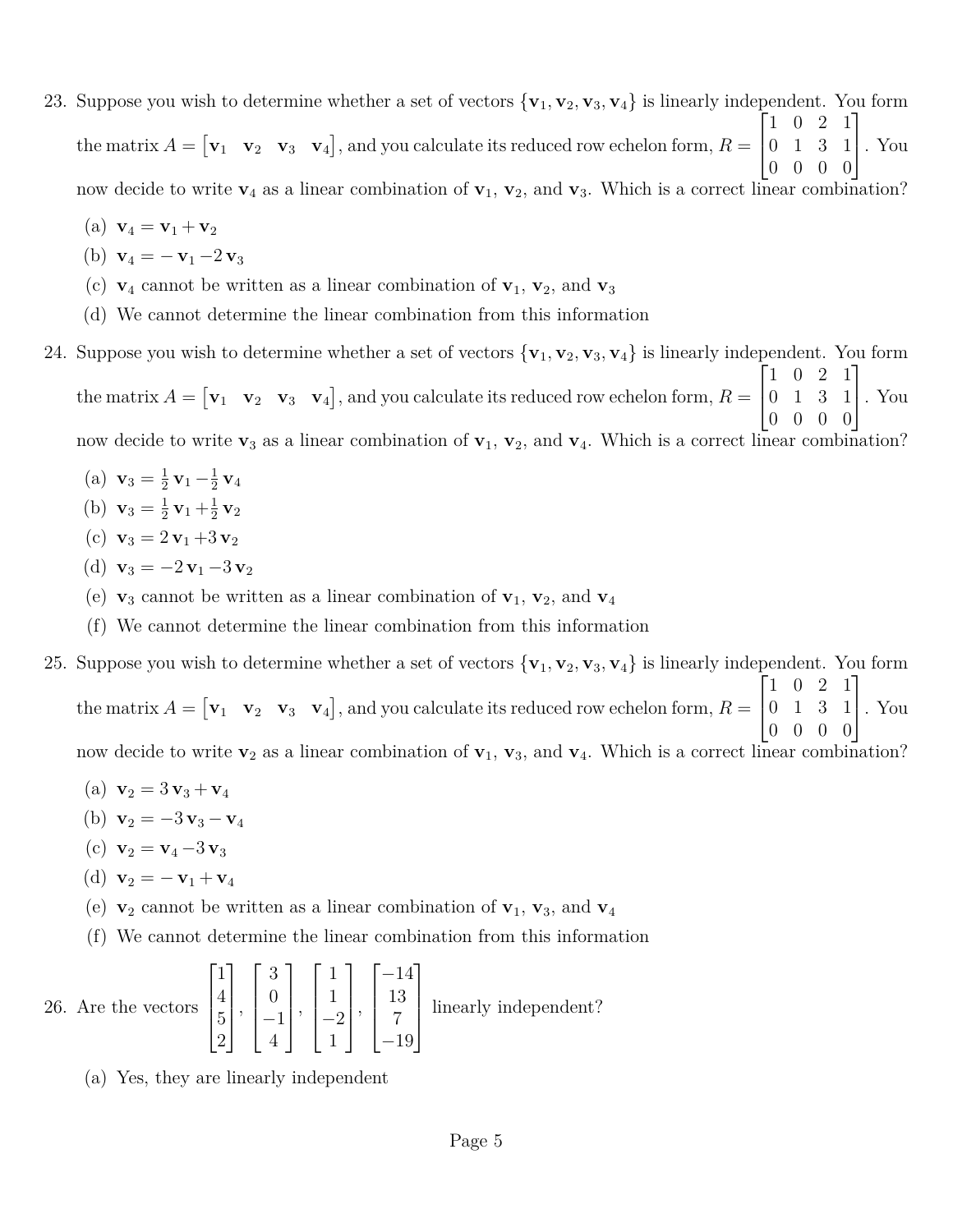- (b) No, they are not linearly independent
- 27. To determine whether a set of *n* vectors from  $\mathbb{R}^n$  is independent, we can form a matrix *A* whose columns are the vectors in the set and then put that matrix in reduced row echelon form. If the vectors are linearly independent, what will we see in the reduced row echelon form?
	- (a) A row of all zeros
	- (b) A row that has all zeros except in the last position
	- (c) A column of all zeros
	- (d) An identity matrix
- 28. To determine whether a set of fewer than *n* vectors from  $\mathbb{R}^n$  is independent, we can form a matrix A whose columns are the vectors in the set and then put that matrix in reduced row echelon form. If the vectors are linearly independent, what will we see in the reduced row echelon form?
	- (a) An identity submatrix with zeros below it
	- (b) A row that has all zeros except in the last position
	- (c) A column that is not an identity matrix column
	- (d) A column of all zeros
- 29. If the columns of *A* are not linearly independent, how many solutions are there to the system  $A\mathbf{x} = \mathbf{0}$ ?
	- (a) 0
	- (b) 1
	- (c) Infinite
	- (d) Not enough information given
- 30. Which statement is equivalent to saying that  $\mathbf{v}_1, \mathbf{v}_2, and \mathbf{v}_3$  are linearly independent vectors?
	- (a) The only solution to  $c_1 \mathbf{v}_1 + c_2 \mathbf{v}_2 + c_3 \mathbf{v}_3 = 0$  is  $c_1 = c_2 = c_3 = 0$
	- (b)  $\mathbf{v}_3$  cannot be written as a linear combination of  $\mathbf{v}_1$  and  $\mathbf{v}_2$
	- (c) No vector is a multiple of any other
	- (d) Exactly two of (a), (b), and (c) are true.
	- (e) All three statements are true
- 31. Suppose a 4 × 4 matrix *A* has rank 4. Are the columns of *A* linearly independent?
	- (a) Yes, they are linearly independent
	- (b) No, they are not linearly independent
	- (c) We do not have enough information to decide
- 32. Which property of vector spaces is not true for the following set?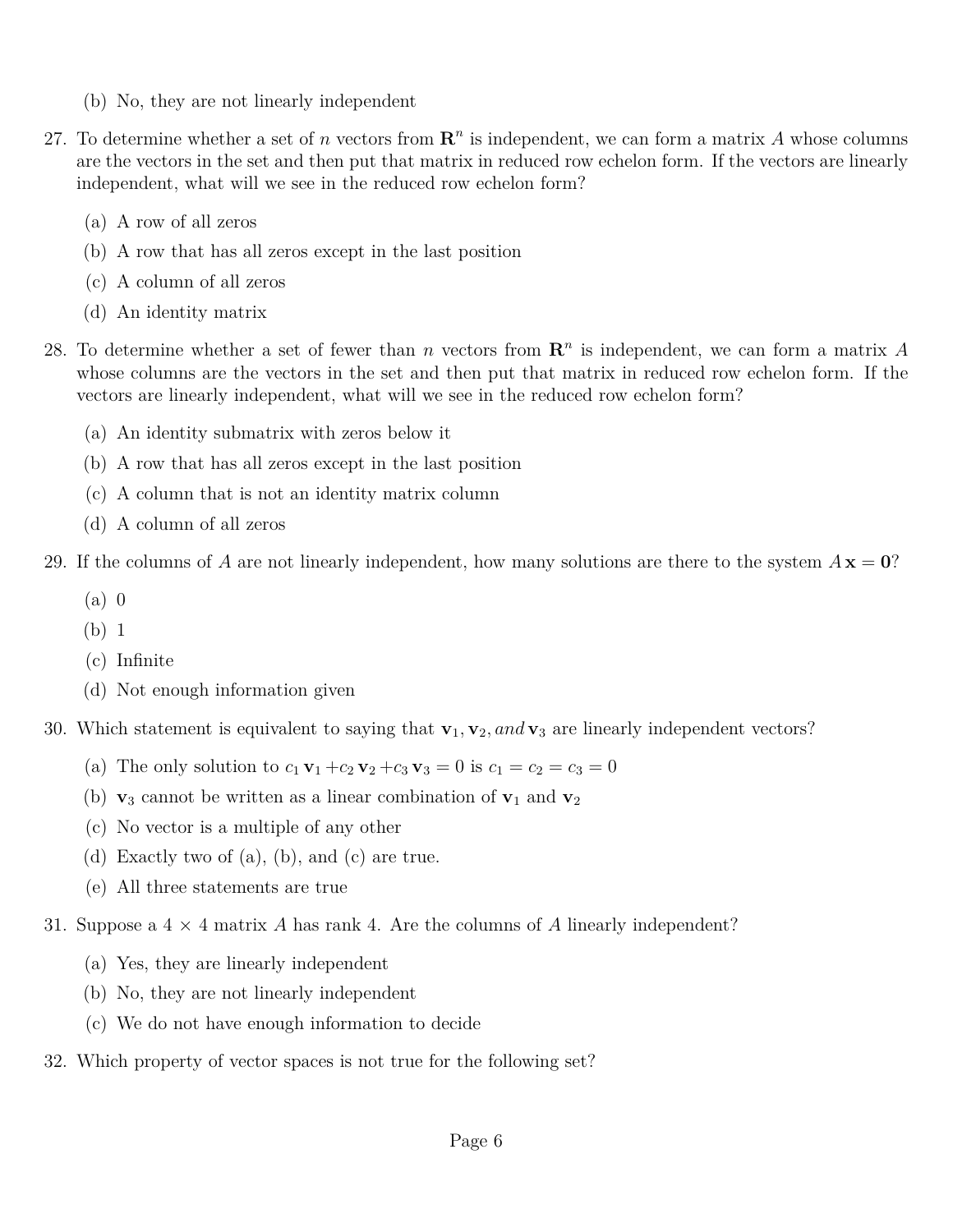$$
\left( \begin{bmatrix} -2 \\ -2 \end{bmatrix}, \begin{bmatrix} -1 \\ -1 \end{bmatrix}, \begin{bmatrix} 0 \\ 0 \end{bmatrix}, \begin{bmatrix} 1 \\ 1 \end{bmatrix}, \begin{bmatrix} 2 \\ 2 \end{bmatrix} \right)
$$

- (a) Closure under vector addition
- (b) Existence of an additive identity
- (c) Existence of an additive inverse for each vector
- (d) None of the above

33. The set of all  $2 \times 2$  matrices with determinant equal to zero is not a vector subspace. Why?

- (a)  $2 \times 2$  matrices are not vectors
- (b) With matrices, *AB* need not equal *BA*
- (c)  $\begin{bmatrix} 1 & 1 \\ 1 & 1 \end{bmatrix}$  +  $\begin{bmatrix} 1 & 2 \\ 1 & 1 \end{bmatrix} =$  $\begin{bmatrix} 2 & 3 \\ 2 & 2 \end{bmatrix}$  and  $\begin{bmatrix} 2 & 3 \\ 2 & 2 \end{bmatrix}$  is not in the set (d)  $\begin{bmatrix} 1 & 0 \\ 0 & 0 \end{bmatrix}$  +  $\begin{bmatrix} 0 & 1 \\ 0 & 1 \end{bmatrix}$  =  $\begin{bmatrix} 1 & 1 \\ 0 & 1 \end{bmatrix}$  and  $\begin{bmatrix} 1 & 1 \\ 0 & 1 \end{bmatrix}$  is not in the set
- (e) None of the above
- 34. Which of the following sets of vectors is a basis for **R** 3
	- - $\{(a) \{(1, 0, 0), (0, 1, 0), (0, 0, 1)\}\}$
		- (b) {(1*,* 0*,* 1)*,*(1*,* 1*,* 0)*,*(1*,* 1*,* 1)}
		- (c) {(2*,* 0*,* 0)*,*(0*,* 5*,* 0)*,*(0*,* 0*,* 8)}
		- (d) All are bases for **R** 3

35. Let  $v_1 =$  $\lceil$  $\overline{1}$ 1 1 2 1  $\Big\}$ ,  $\mathbf{v}_2 =$  $\sqrt{ }$  $\overline{1}$ 3  $\overline{0}$ −1 1  $\Big\}$ ,  $\mathbf{v}_3 =$  $\sqrt{ }$  $\overline{1}$ 6 0 −2 1 . Which of the following sets has the same span as the set of all three vectors  $\{v_1, v_2, v_3\}$ 

- (a)  $\{v_1, v_2\}$
- (b)  $\{v_2, v_3\}$
- (c)  $\{v_1, v_3\}$
- (d) None of the above
- (e) More than one of the above

36. Let  $v_1 =$  $\sqrt{ }$  $\overline{\phantom{a}}$ 1 1 2 1  $\vert$ ,  $\mathbf{v}_2$  =  $\sqrt{ }$  $\vert$ 3 0 −1 1  $\vert$ ,  $\mathbf{v}_3$  =  $\sqrt{ }$  $\overline{1}$ 6 0 −2 1 . Which of the following vectors is *not* in the subspace of **<sup>R</sup>** 3 spanned by  $\{v_1, v_2, v_3\}$  $(a)$   $(1,0,0)$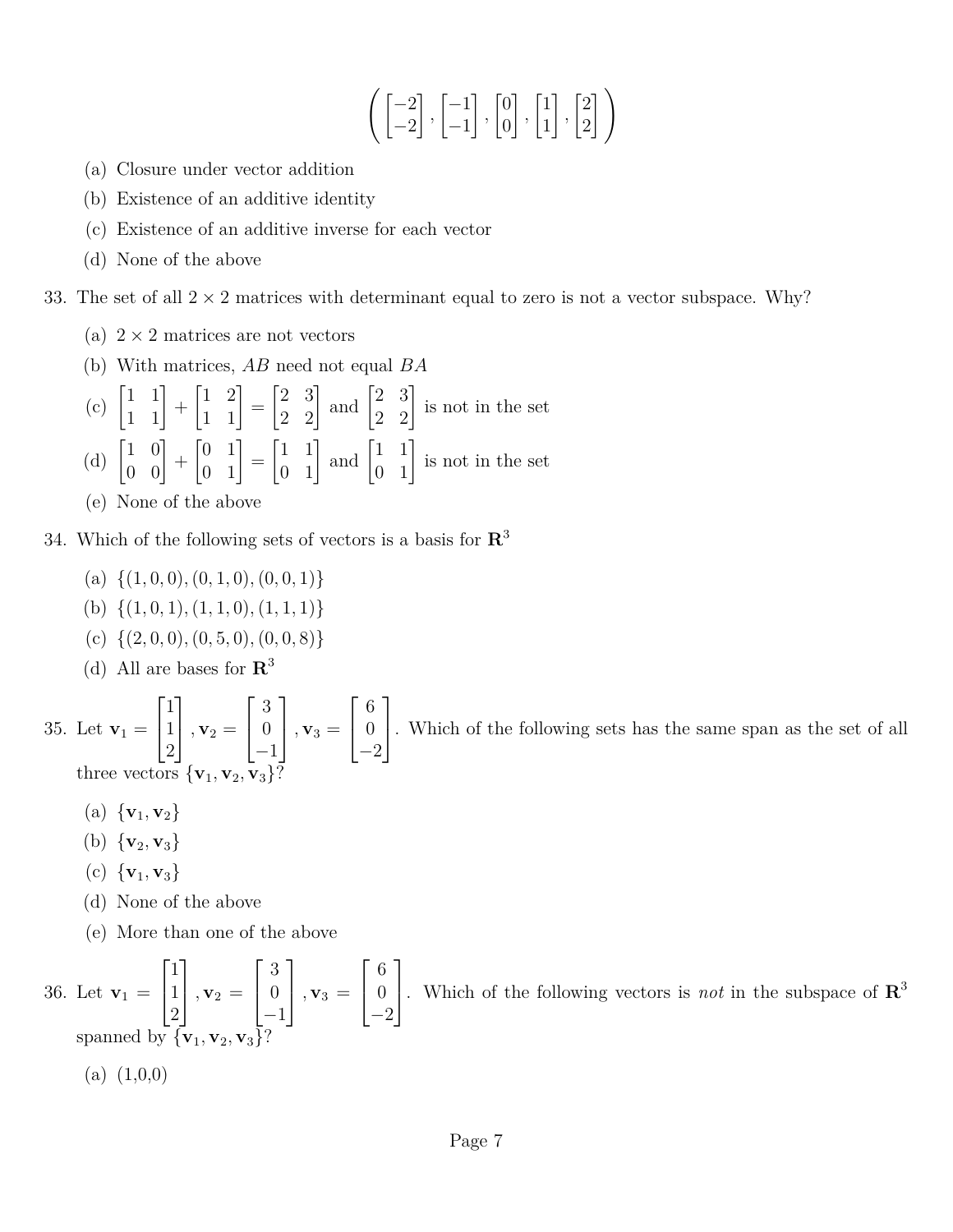(b) (4,1,1)

- (c) (3,3,6)
- (d) All of these are in the subspace of  $\mathbb{R}^3$  spanned by  $\{v_1, v_2, v_3\}$

37. Let 
$$
\mathbf{v}_1 = \begin{bmatrix} 1 \\ 0 \\ 0 \end{bmatrix}
$$
,  $\mathbf{v}_2 = \begin{bmatrix} 0 \\ 1 \\ 0 \end{bmatrix}$ ,  $\mathbf{v}_3 = \begin{bmatrix} 0 \\ 0 \\ 1 \end{bmatrix}$ ,  $w = \begin{bmatrix} k \\ 2 \\ -3 \end{bmatrix}$ . For how many values k will the vector w be in the subspace spanned by  $\{\mathbf{v}_1, \mathbf{v}_2, \mathbf{v}_3\}$ ?

- (a) No values of *k* vector *w* will never be in this subspace
- (b) Exactly one value of *k* will work
- (c) Any value of *k* will work

38. Let  $v_1 =$  $\sqrt{ }$  $\overline{1}$ 1 2 3 1  $\Big\}$ ,  $\mathbf{v}_2 =$  $\sqrt{ }$  $\overline{1}$  $\overline{0}$ 1 1 1  $\Big\}$ ,  $\mathbf{v}_3 =$  $\sqrt{ }$  $\overline{1}$ 1 3 4 1  $\Big\}$ ,  $w =$  $\sqrt{ }$  $\overline{1}$ *k* 8 11 1 . For how many values *<sup>k</sup>* will the vector *<sup>w</sup>* be in the subspace spanned by  $\{v_1, v_2, v_3\}$ ?

- (a) No values of *k* vector *w* will never be in this subspace
- (b) Exactly one value of *k* will work
- (c) Any value of *k* will work

39. Let  $v_1 =$  $\sqrt{ }$  $\overline{1}$ 1 2 3 1  $\vert$ ,  $\mathbf{v}_2$  =  $\lceil$  $\overline{1}$ 0 1 1 1  $\vert$ ,  $\mathbf{v}_3$  =  $\lceil$  $\overline{1}$ 1 3 4 1  $\Big\}$ ,  $w =$  $\sqrt{ }$  $\overline{1}$ 1 *k k* 1 . For how many values *<sup>k</sup>* will the vector *<sup>w</sup>* be in the subspace spanned by  $\{v_1, v_2, v_3\}$ 

- (a) No values of *k* vector *w* will never be in this subspace
- (b) Exactly one value of *k* will work
- (c) Any value of *k* will work

40. How many linearly independent columns are there in the matrix  $A =$  $\begin{bmatrix} 1 & 2 \\ 3 & 6 \end{bmatrix}$ ?

- (a) 2
- (b) 1
- $(c)$  0
- 41. The *column space* of a matrix *A* is the set of vectors that can be created by taking all linear combinations of the columns of  $A$ . Is the vector  $b =$  $\begin{bmatrix} -4 \\ 12 \end{bmatrix}$  in the column space of the matrix *A* =  $\begin{bmatrix} 1 & 2 \\ 3 & 6 \end{bmatrix}$ ?
	- (a) Yes, since we can find a vector x so that  $Ax = b$
	- (b) Yes, since  $-2$  $\lceil 1 \rceil$ 3 1 − 1  $\lceil 2 \rceil$ 6 1 =  $\begin{bmatrix} -4 \\ 12 \end{bmatrix}$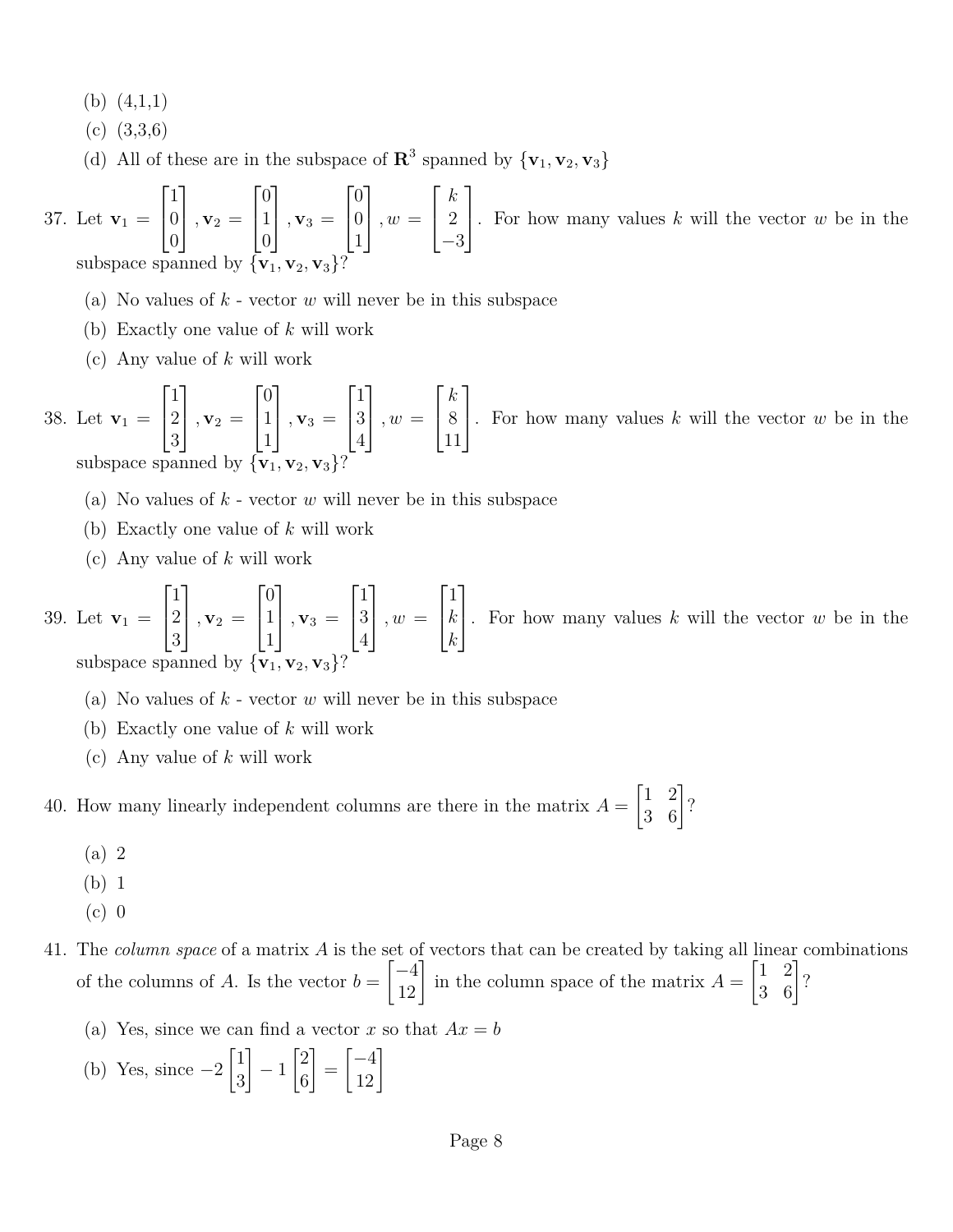- (c) No, because there is no vector x so that  $Ax = b$
- (d) No, because we can't find  $c_1$  and  $c_2$  such that  $c_1$  $\lceil 1 \rceil$ 3 1  $+ c_2$  $\lceil 2 \rceil$ 6 1 =  $\begin{bmatrix} -4 \\ 12 \end{bmatrix}$
- (e) More than one of the above
- (f) None of the above

42. The column space of the matrix  $A =$  $\begin{bmatrix} 1 & 2 \\ 3 & 6 \end{bmatrix}$  is

- (a) The set of all linear combinations of the columns of *A*
- (b) A line in  $\mathbb{R}^2$
- (c) The set of all multiples of the vector  $\begin{bmatrix} 1 \\ 2 \end{bmatrix}$ 3
- (d) All of the above
- (e) None of the above

43. How many solutions *x* are there to  $Ax = 0$  where  $A =$  $\begin{bmatrix} 1 & 2 \\ 3 & 6 \end{bmatrix}$ 

- (a) 0 solutions
- (b) 1 solution
- (c) 2 solutions
- (d) Infinite number of solutions
- 44. The *null space* of a matrix A is the set of all vectors x that are solutions of  $Ax = 0$ . Which of the following vectors is in the null space of the matrix  $A =$  $\begin{bmatrix} 1 & 2 \\ 3 & 6 \end{bmatrix}$ ?

1

- $(a)$   $x =$  $\lceil -2 \rceil$ 1 1 (b)  $x =$  $\lceil 0$ 0 1  $(c)$   $x =$  $\lceil 4 \rceil$ −2 1
- (d) All of the above
- (e) None of the above
- 45. The *row space* of a matrix *A* is the set of vectors that can be created by taking all linear combinations of the rows of *A*. Which of the following vectors is in the row space of the matrix  $A =$  $\begin{bmatrix} 1 & 2 \\ 3 & 6 \end{bmatrix}$ ?
	- (a)  $x = \begin{bmatrix} -2 & 4 \end{bmatrix}$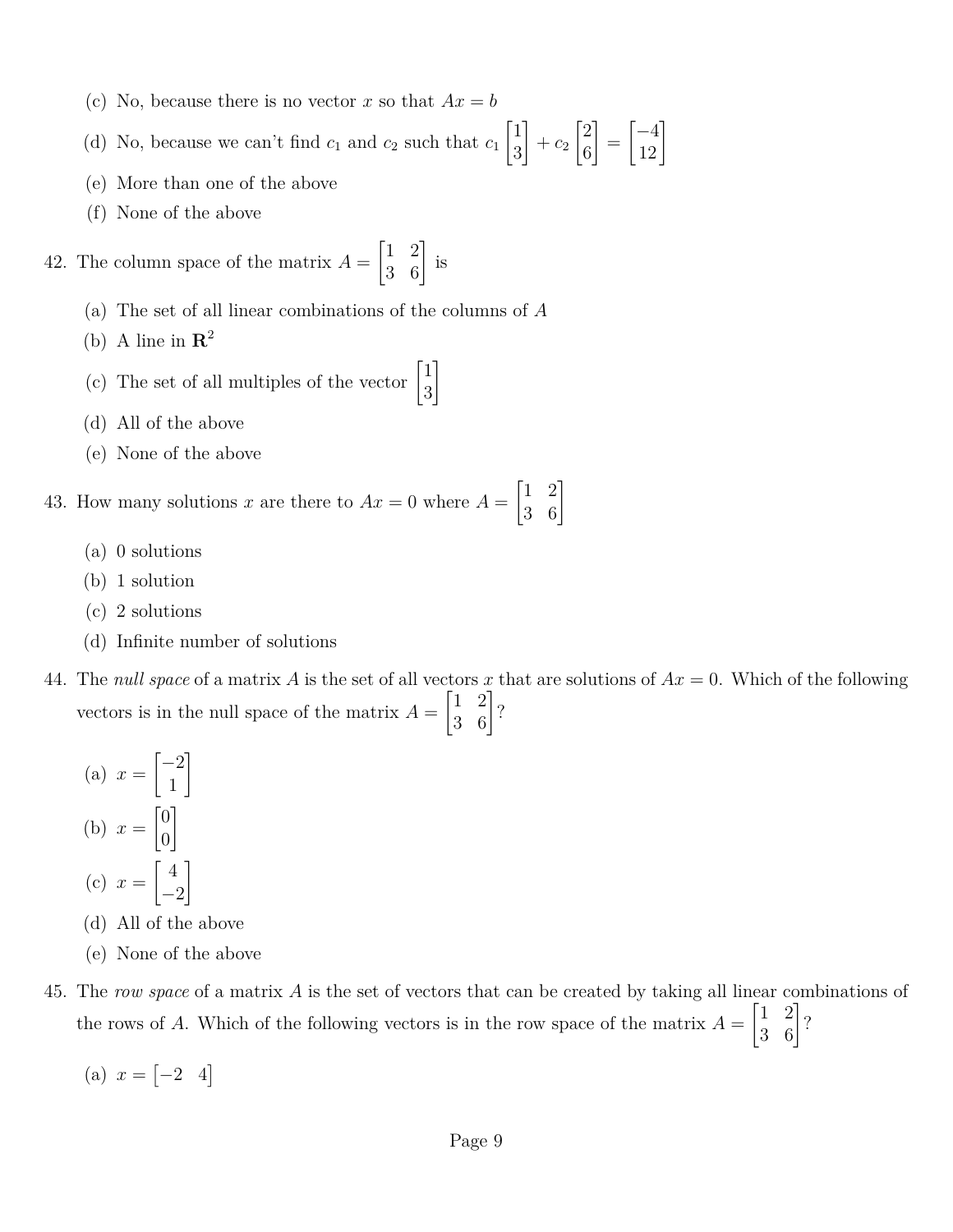(b)  $x = \begin{bmatrix} 4 & 8 \end{bmatrix}$ 

- (c)  $x = \begin{bmatrix} 0 & 0 \end{bmatrix}$
- (d)  $x = \begin{bmatrix} 8 & 4 \end{bmatrix}$
- (e) More than one of the above
- (f) None of the above

46. The row space of the matrix  $A =$  $\begin{bmatrix} 1 & 2 \\ 3 & 6 \end{bmatrix}$  consists of

(a) All linear combinations of the columns of  $A<sup>T</sup>$ 

1

- (b) All multiples of the vector  $\begin{bmatrix} 1 \\ 2 \end{bmatrix}$ 2
- (c) All linear combinations of the rows of *A*
- (d) All of the above
- (e) None of the above

47. Let  $A =$  $\sqrt{ }$  $\overline{1}$ 1 0 2 1 0 1 3 1 2 −1 1 1 1 . Which of the following vectors are in the nullspace of *<sup>A</sup>*? (a)  $\sqrt{ }$  $\overline{\phantom{a}}$ −2 0 −1 1  $\overline{a}$ (b)  $\sqrt{ }$  $\overline{\phantom{a}}$ 3 3 3 1  $\frac{1}{2}$ (c)  $\sqrt{ }$  $\Bigg\}$ 2 3 −1 0 1  $\Bigg\}$ (d)  $\sqrt{ }$  $\Bigg\}$ 3 −1 3 2 1  $\Bigg\}$ 48. Let  $A =$  $\sqrt{ }$  $\vert$ 1 0 2 1 0 1 3 1 2 −1 1 1 1 . How many vectors are in the nullspace of *<sup>A</sup>*?

(a) Only one

- (b) Probably more than one, but it's hard to say how many
- (c) An infinite number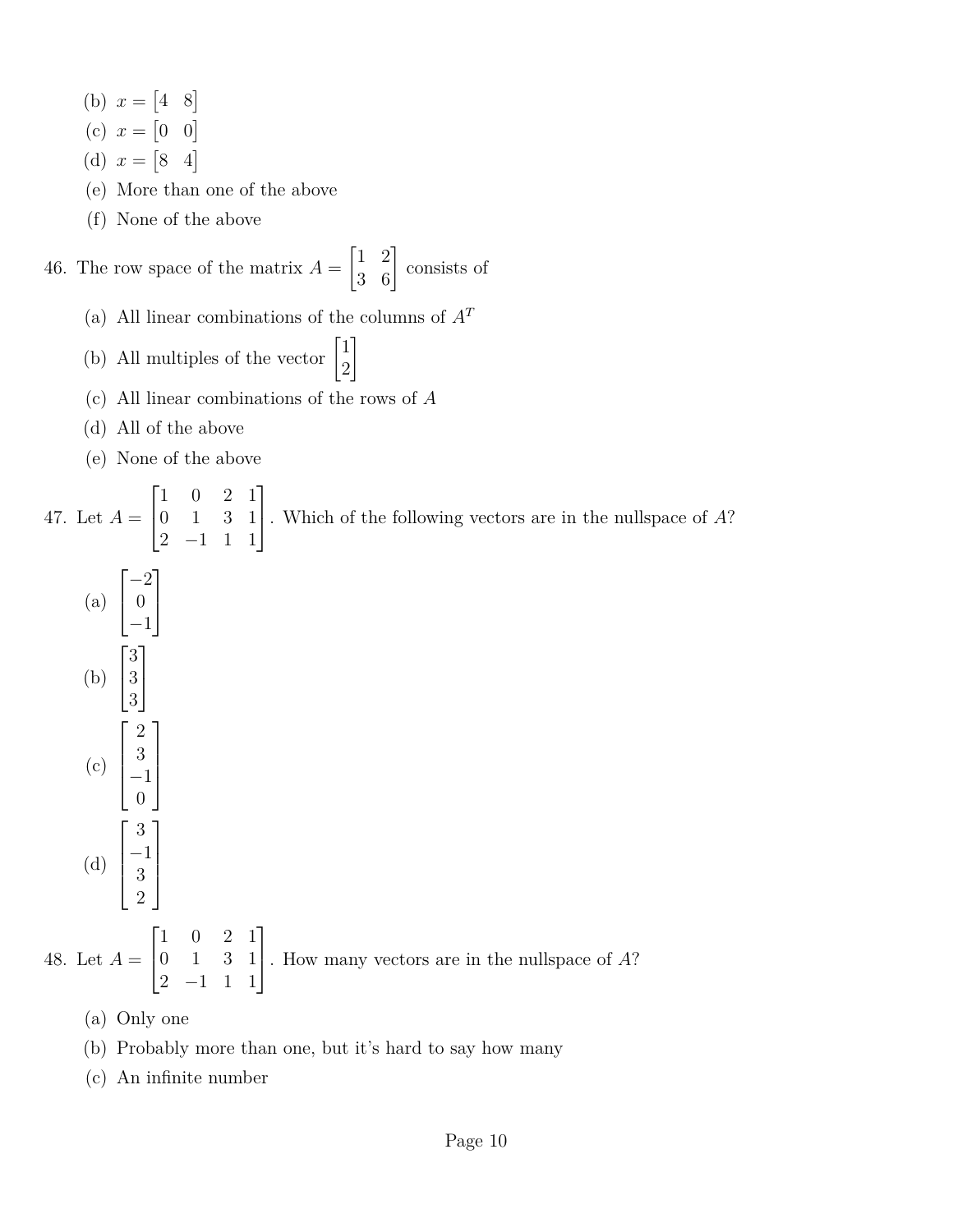- 49. To determine whether a set *S* of vectors is linearly independent, you form a matrix which has those vectors as columns, and you calculate its reduced row echelon form. Suppose the resulting form is  $\sqrt{ }$  $\overline{1}$ 1 0 1 0 0 1 2 0 0 0 0 1 1  $\vert \cdot$ How many linearly independent vectors are in *S*?
	- (a) 0
	- (b) 1
	- (c) 2
	- (d) 3
	- (e) 4
- 50. To determine whether a set *S* of vectors is linearly independent, you form a matrix which has those vectors as columns, and you calculate its reduced row echelon form. Suppose the resulting form is  $\sqrt{ }$  $\overline{1}$ 1 0 1 0 0 1 2 0 0 0 0 1 1  $\vert \cdot$ Which of the following subsets of *S* are linearly independent?
	- (a) The first, second, and third vectors
	- (b) The first, second, and fourth vectors
	- (c) The first, third, and fourth vectors
	- (d) The second, third, and fourth vectors
	- (e) All of the above
	- (f) More than one, but not all, of the above

51. Write  $d = (3, -5, 10)$  as a linear combination of the vectors  $a = (-1, 0, 3), b = (0, 1, 5),$  and  $c = (4, -2, 0)$ 

- (a)  $d = -3a 5b + c$
- (b)  $d = 5a b + 2c$
- (c) *d* = (10*/*3)*a* + (5*/*2)*c*
- (d) *d* cannot be written as a linear combination of *a*, *b*, and *c*

52. Which of the following sets of vectors spans  $\mathbb{R}^3$ ?

i.) 
$$
\begin{bmatrix} -2 \\ 1 \\ 3 \end{bmatrix}
$$
,  $\begin{bmatrix} 3 \\ 5 \\ -1 \end{bmatrix}$   
\nii.)  $\begin{bmatrix} -2 \\ 0 \\ 4 \end{bmatrix}$ ,  $\begin{bmatrix} 0 \\ 1 \\ -1 \end{bmatrix}$ ,  $\begin{bmatrix} 1 \\ 2 \\ 0 \end{bmatrix}$   
\niii.)  $\begin{bmatrix} 2 \\ 0 \\ 0 \end{bmatrix}$ ,  $\begin{bmatrix} 1 \\ 2 \\ 0 \end{bmatrix}$ ,  $\begin{bmatrix} 3 \\ 0 \\ -2 \end{bmatrix}$ ,  $\begin{bmatrix} 6 \\ 2 \\ -2 \end{bmatrix}$   
\niv.)  $\begin{bmatrix} 4 \\ 6 \\ 2 \end{bmatrix}$ ,  $\begin{bmatrix} 3 \\ 2 \\ 1 \end{bmatrix}$ ,  $\begin{bmatrix} 8 \\ 12 \\ 4 \end{bmatrix}$ ,  $\begin{bmatrix} 6 \\ 4 \\ 2 \end{bmatrix}$ 

(a) i, ii, iii, and iv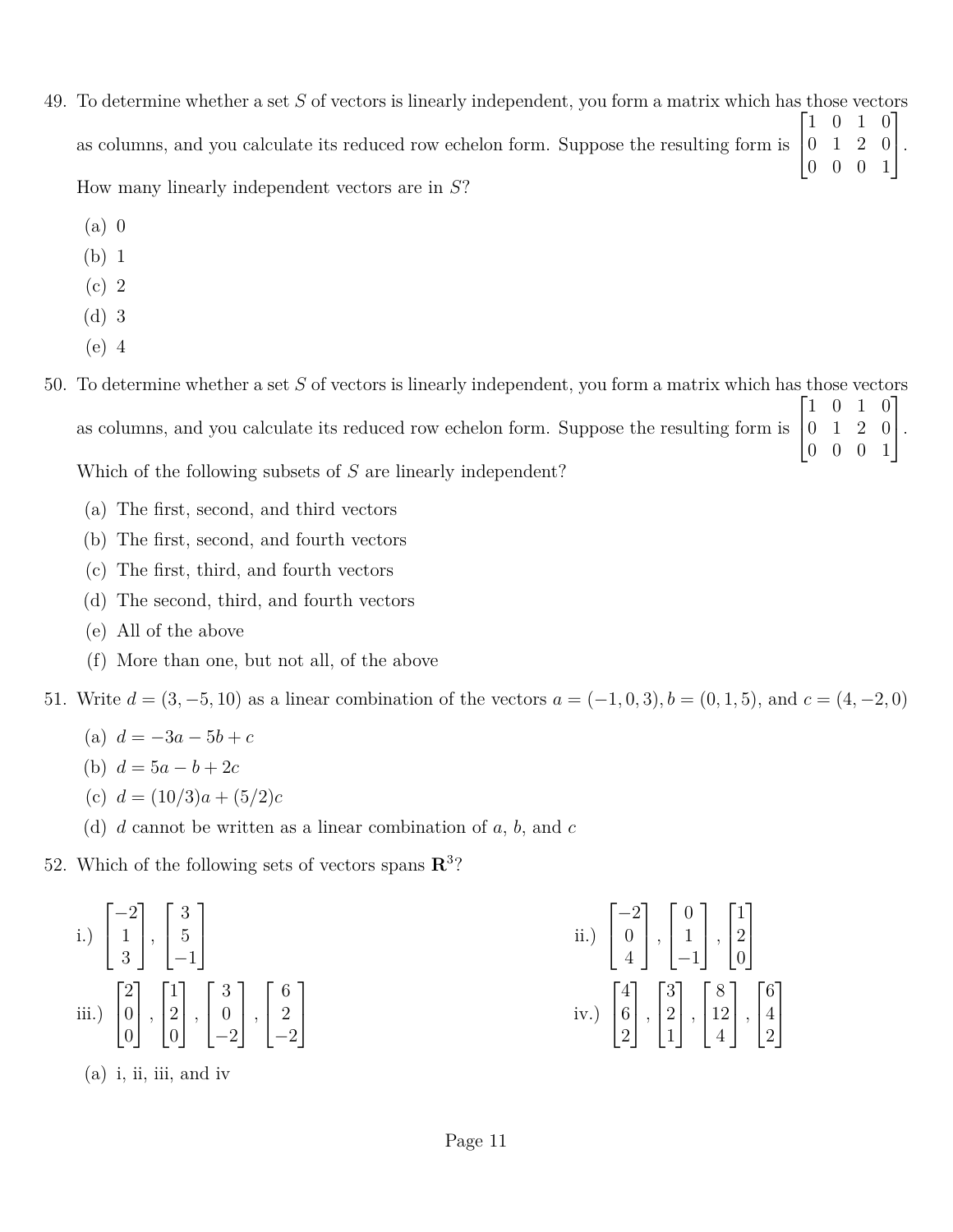- (b) ii, iii, and iv only
- (c) ii and iii only
- (d) i, ii and iii only
- (e) iii and iv only
- (f) ii only
- 53. Which of the following sets of vectors forms a basis for **R** 3 ?

i.) 
$$
\begin{bmatrix} -2 \\ 1 \\ 3 \end{bmatrix}
$$
,  $\begin{bmatrix} 3 \\ 5 \\ -1 \end{bmatrix}$   
ii.)  
ii.)  $\begin{bmatrix} 2 \\ 0 \\ 0 \end{bmatrix}$ ,  $\begin{bmatrix} 1 \\ 2 \\ 0 \end{bmatrix}$ ,  $\begin{bmatrix} 3 \\ 0 \\ -2 \end{bmatrix}$ ,  $\begin{bmatrix} 6 \\ 2 \\ -2 \end{bmatrix}$  iv.)

- $(a)$  i, ii, iii, and iv
- (b) ii, iii, and iv only
- (c) ii and iii only
- (d) i, ii, and iii only
- (e) iii and iv only
- (f) ii only

54. Which of the following describes a basis for a subspace *V* ?

- (a) A basis is a linearly independent spanning set for *V*
- (b) A basis is a minimal spanning set for *V*
- (c) A basis is a largest possible set of linearly independent vectors in *V*
- (d) All of the above
- (e) Some of the above
- (f) None of the above

55. Let 
$$
A = \begin{bmatrix} 1 & 0 & 2 & 3 \\ 0 & 2 & -1 & 1 \\ 0 & 1 & 0 & 1 \\ 3 & -1 & 0 & 2 \end{bmatrix}
$$
. The reduced row echelon form of A is  $R = \begin{bmatrix} 1 & 0 & 0 & 1 \\ 0 & 1 & 0 & 1 \\ 0 & 0 & 1 & 1 \\ 0 & 0 & 0 & 0 \end{bmatrix}$ . What is the dimension of the column space of  $A$ ?

 $\lceil$ 

−2 0 4

1 *,*  $\sqrt{ }$ 

0 1 −1

1 *,*

 $\sqrt{ }$ 

8 12 4

 $\overline{1}$ 

 $\sqrt{ }$ 

1 2 0

1

 $\vert$ 

 $\sqrt{ }$ 

6 4 2

1

 $\mathbf{I}$ 

 $\overline{1}$ 

 $\overline{1}$ 

1 *,*

 $\overline{1}$ 

3 2 1

1 *,*

 $\sqrt{ }$ 

 $\overline{1}$ 

 $\overline{\phantom{a}}$ 

 $\sqrt{ }$ 

4 6 2

1 *,*

 $\overline{1}$ 

dimension of the column space of *A*?

- (a) 1
- (b) 2
- (c) 3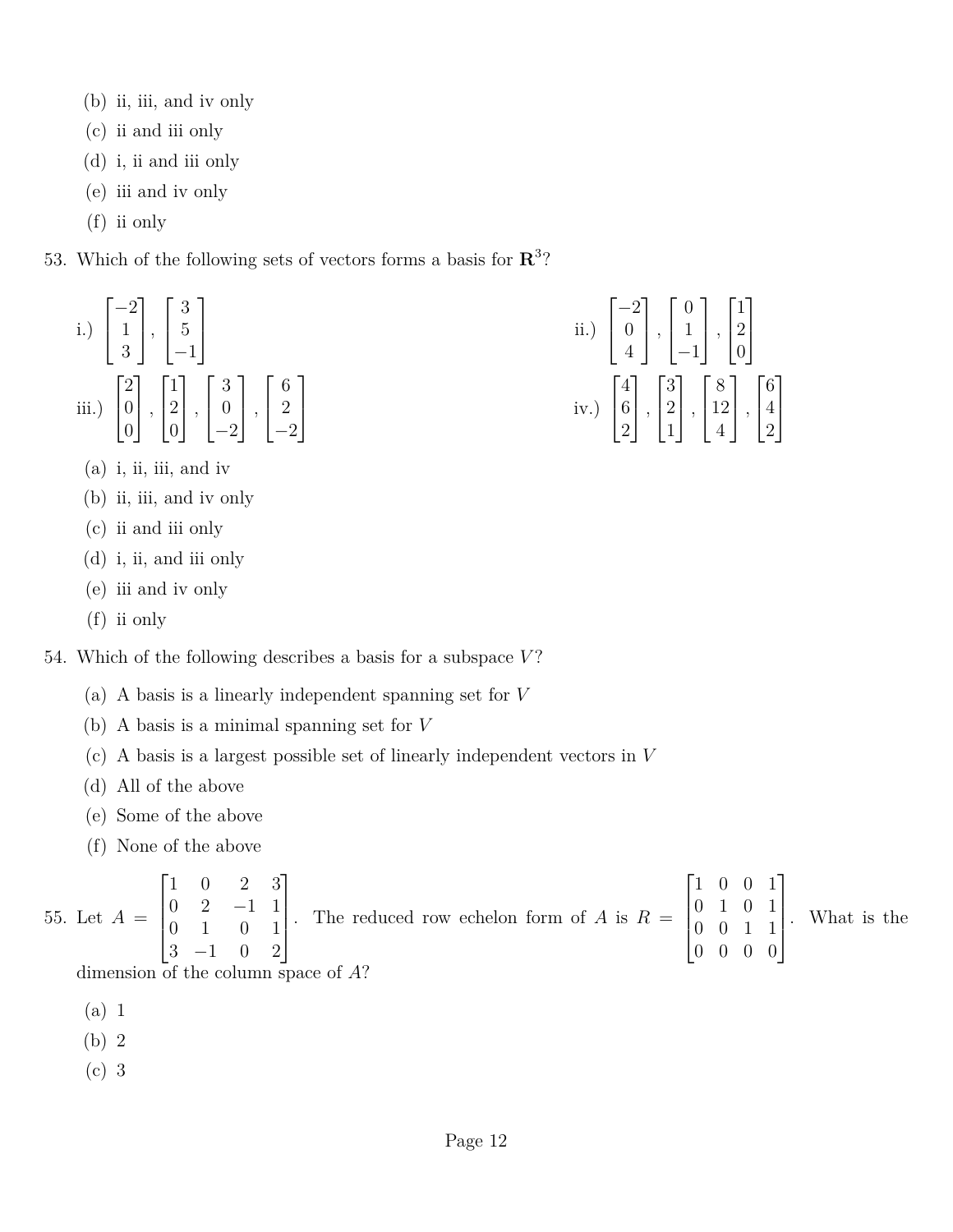(d) 4

56. Let 
$$
A = \begin{bmatrix} 1 & 0 & 2 & 3 \\ 0 & 2 & -1 & 1 \\ 0 & 1 & 0 & 1 \\ 3 & -1 & 0 & 2 \end{bmatrix}
$$
. The reduced row echelon form of A is  $R = \begin{bmatrix} 1 & 0 & 0 & 1 \\ 0 & 1 & 0 & 1 \\ 0 & 0 & 1 & 1 \\ 0 & 0 & 0 & 0 \end{bmatrix}$ . Which columns

would form a basis for the columns space of *A*?

- (a) All four
- (b) The first three
- (c) Any three
- (d) Any two

57. Let  $B =$  $\sqrt{ }$  $\overline{1}$ 1 0 2 3 0 2 −1 1 0 1 0 1 1 . Which of the following describes the column space of *<sup>B</sup>*?

- (a) The columns space of *B* is all of  $\mathbb{R}^3$
- (b) The column space of *B* is a proper subset of  $\mathbb{R}^3$
- (c) The column space of *B* is  $\mathbb{R}^4$
- (d) The columns space of *B* is a proper subset of  $\mathbb{R}^4$
- (e) None of the above

58. Let  $B =$  $\sqrt{ }$  $\overline{1}$ 1 0 2 3 0 2 −1 1 0 1 0 1 1 . What is the dimension of the column space of *<sup>B</sup>*? (a) 0 (b) 1 (c) 2 (d) 3 (e) 4 (f) Infinite 59. Let  $A =$  $\sqrt{ }$  $\overline{\phantom{a}}$ 1 0 2 3 0 1 3 1 2 −1 1 1 1 . What is the dimension of the nullspace of *<sup>A</sup>*? (a) 0 (b) 1 (c) 2 (d) 3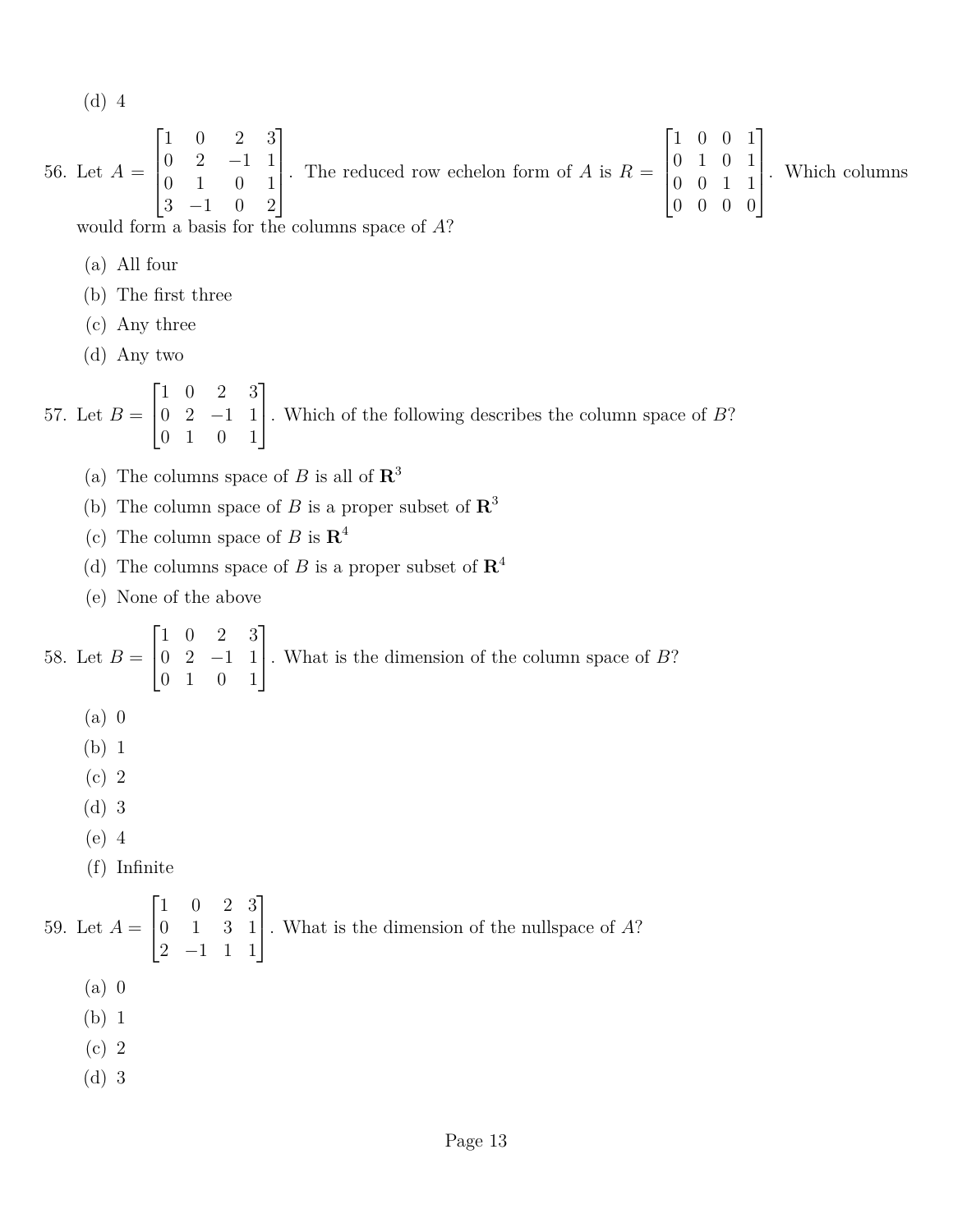- (e) 4
- (f) Infinite

60. Let *A* be an  $n \times n$  matrix. If *A* is an invertible matrix, what else must be true?

- (a) The columns of *A* form a basis of  $\mathbb{R}^n$
- (b) The rank of *A* is *n*
- (c) The dimension of the column space of *A* is *n*
- (d) The dimension of the null space of *A* is 0
- (e) All of the above must be true
- (f) More than one, but not all, of the above have to be true
- 61. Which of the following sets is linearly independent?



63. The dimension of the subspace of a  $2/times2$  matrix spanned by  $\begin{bmatrix} 1 & -5 \\ -4 & 2 \end{bmatrix}$ ,  $\begin{bmatrix} 1 & 1 \\ -1 & 5 \end{bmatrix}$  and  $\begin{bmatrix} 2 & -4 \\ -5 & 7 \end{bmatrix}$  is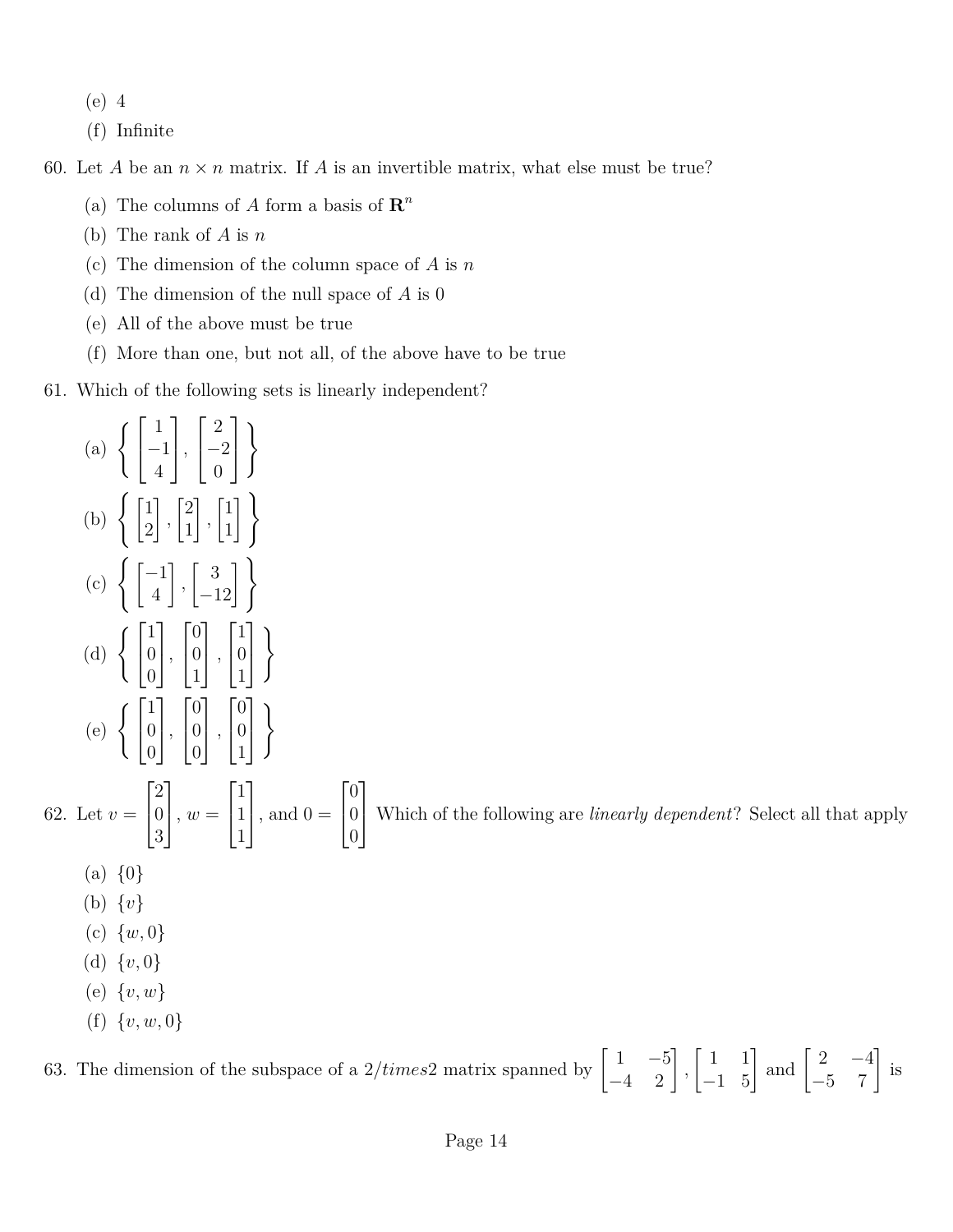- (a) 1
- (b) 2
- (c) 3
- (d) 4

64. Let *u*, *v*, *w* be three non-zero vectors which are linearly independent, then

- (a) *u* is linear combination of *v* and *w*
- (b) *v* is linear combination of *u* and *w*
- (c) *w* is linear combination of *u* and *v*
- (d) None of these
- 65. Which of the following statements are true?

I. A set  $\{u, v, w\}$  of vectors is linearly independent if only if for scalars  $a, b, c \in \mathbf{R}$ ,  $au + bv + cw = 0$  implies  $a = b = c = 0$ 

II. A set  $\{u, v, w\}$  of vectors is linearly independent if and only if for scalars  $a, b, c \in \mathbf{R}$ ,  $au + bv + cw = 0$ when  $a = b = c = 0$ 

III. A set {*u, v, w*} of vectors is linearly independent if and only if *u* is not a linear combination of *v* and *w*

- IV. {(1*,* −1)*,*(1*,* 1)} spans *R*<sup>2</sup>
- V. {(1*,* 0*,* 1)*,*(1*,* 1*,* 1)*,*(2*,* 1*,* 2)} spans *R*<sup>3</sup>
- (a) I  $&$  IV
- (b) II & IV
- $(c)$  I & II
- (d) III  $&V$
- $(e)$  III & II
- $(f)$  I & V
- 66. Let *A* be a 11  $\times$  6 matrix such that  $Ax = 0$  has only the trivial solution  $x = 0$ . What is the rank of *A*? Do the columns of *A* span  $\mathbb{R}^{11}$ ?
	- (a) 0, Yes
	- (b) 6, Yes
	- (c) 6, No
	- (d) 8, Yes
	- (e) 8, No
	- (f) 2, Yes

67. For which value of  $\alpha$  does the vector  $(2,3,\alpha)$  belong to the subspace of  $\mathbb{R}^3$  spanned by  $(1,0,3)$  and  $(3,2,1)$ ?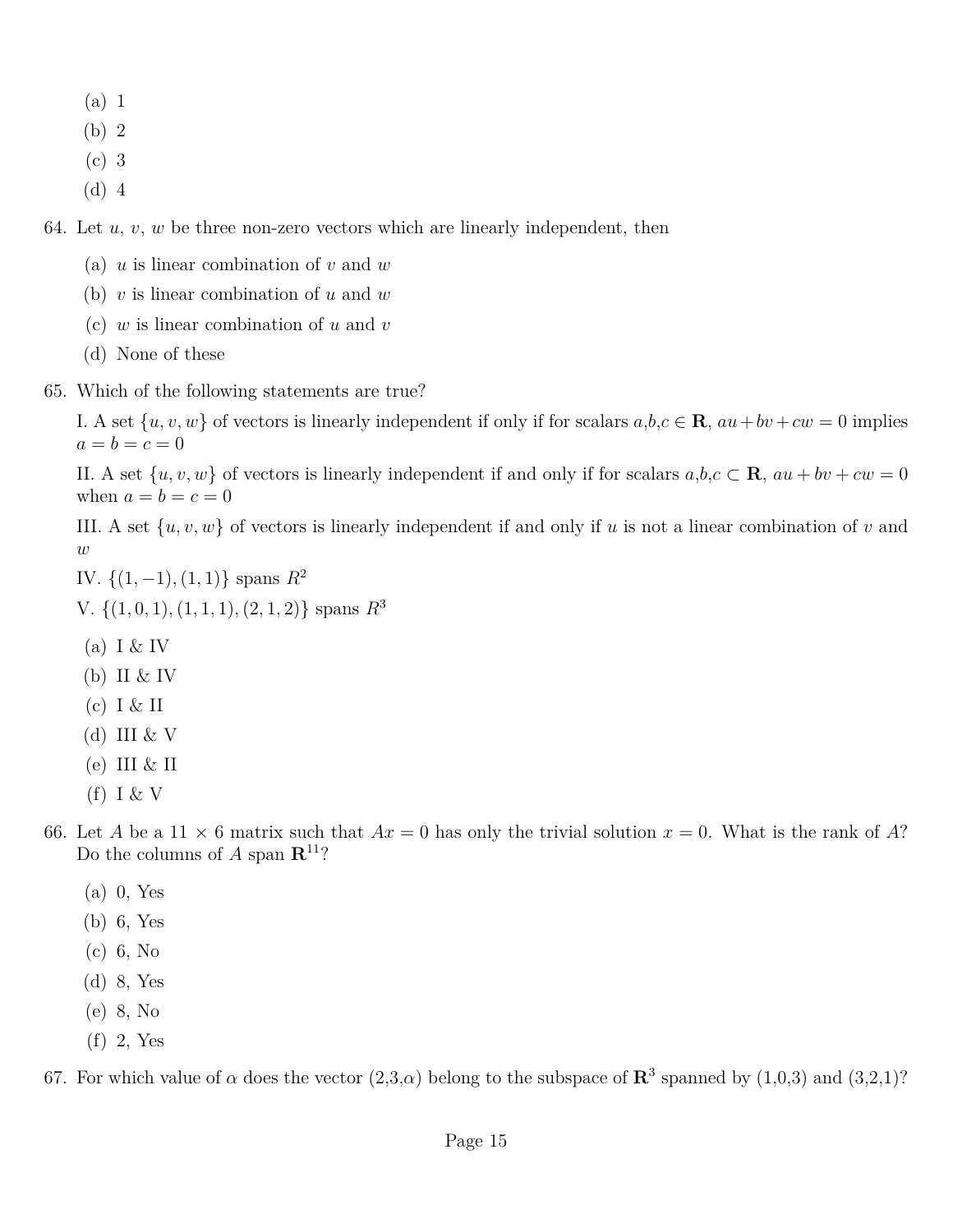- (a) 0
- (b) 6
- $(c) -6$
- (d) 1
- (e) -1
- (f) 1/2
- 68. A vector space *V* has dimension 15 and *W* is a subspace of *V* in which  $\{v_1, ..., v_8\}$  is a spanning set. Which of the following statements are always true?
	- I. dim *W <* 8
	- II. dim  $W \leq 15$
	- III. dim  $W \leq 7$
	- IV. Any linearly independent set in *W* has no more than 8 vectors in it
	- $(a)$  (I) and (II)
	- (b)  $(I)$  and  $(III)$
	- $(c)$  (II) and (IV)
	- (d)  $(II)$  and  $(III)$
	- (e)  $(I)$ ,  $(III)$  and  $(IV)$
	- $(f)$  (III) and (IV)

69. For what value of  $\alpha$  is the set of vectors  $\{(1,1,1), (1,2,0), (2,3,\alpha)\}\$  linearly dependent?

- $(a) -1$
- (b) 2
- (c) 0
- (d) 1
- (e) −1*/*2
- $(f) -2$

70. If *A* is a 7 × 12 matrix, what is the smallest possible dimension of the kernel of *A*?

- (a) 0
- (b) 3
- (c) 5
- (d) 7
- (e) 11
- (f) 12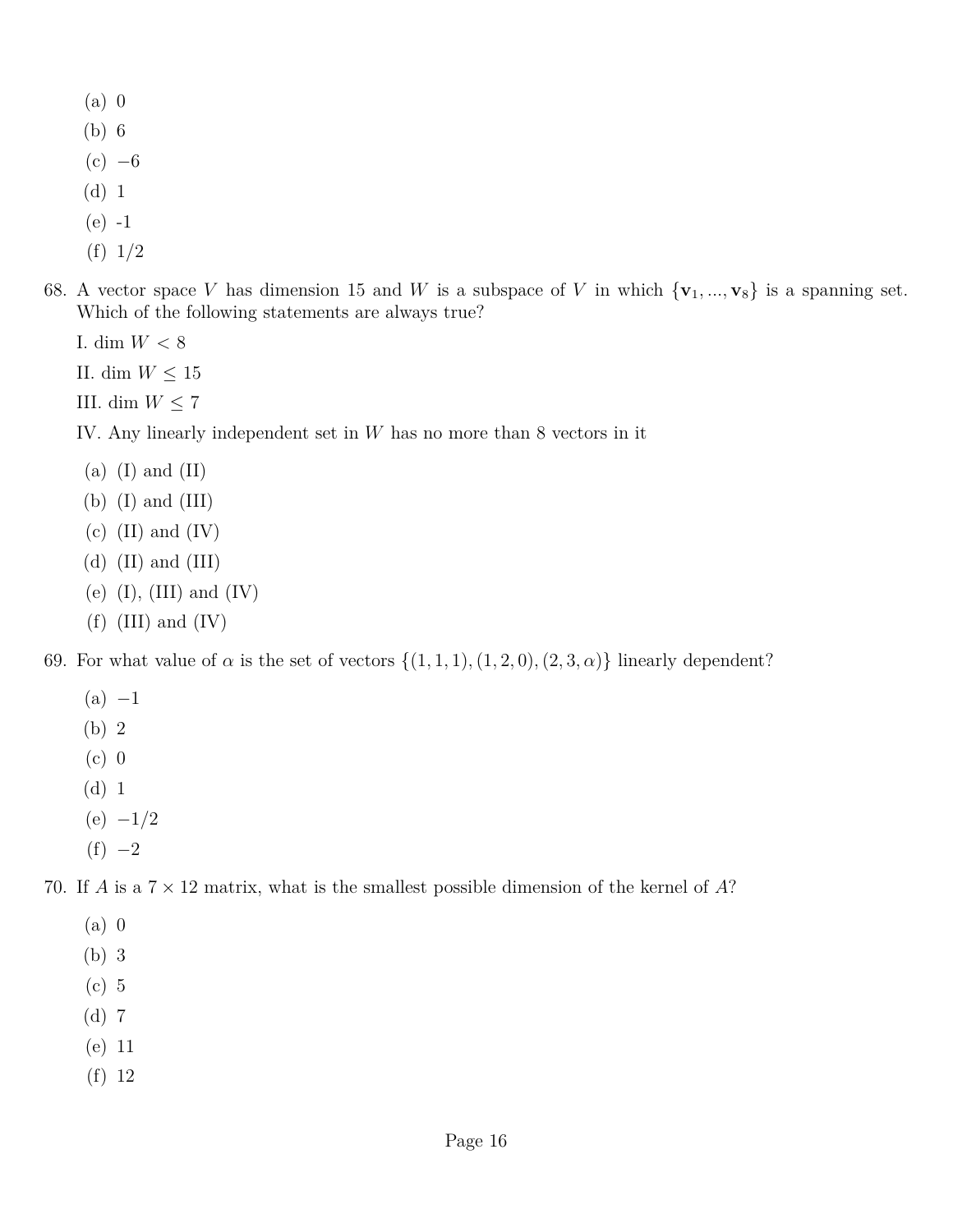- 71. Find the value of *t* for which  $(4, 6, 3, t)$  belongs to Span  $\{(1, 3, -4, 1), (2, 8, -5, -1), (-1, -5, 0, 2)\}$ 
	- (a) 0
	- (b) 4
	- (c) 7
	- (d) 11
	- (e) 13
	- (f) 15

72. For what value of c is the set of vectors  $\{(1, c, 1), (0, 1, 1), (1, 0, 2)\}\$  linearly dependent?

- $(a) -2$
- $(b) -1$
- $(c) -1/2$
- (d) 0
- (e) 1
- (f) 2
- 73. In a vector space *V* , suppose {*u, v*} is linearly independent and *w* is such that {*u, v, w*} is linearly dependent. Which of the following is *ALWAYS* true?
	- $(a)$   $u \in \text{Span}\{v, w\}$
	- (b)  $v \in \text{Span}\{u, w\}$
	- (c) *w* ∈ Span{*u, v*}
	- (d)  $\{u, u + v, w\}$  is linearly independent
	- (e)  $\{u, w\}$  is linearly dependent
	- (f)  $\{v, w\}$  is linearly dependent
- 74. If  $\{u, v, w\}$  is a set of vectors in a vector space V, and a, b, and c are scalars, which of the following statements are true?

I. If none of the vectors *u*, *v* or *w* is a multiple of any other vector in  $\{u, v, w\}$ , then  $\{u, v, w\}$  is linearly independent

II. If  $au + bv + cw = 0$  can occur only when  $a = b = c = 0$ , then  $\{u, v, w\}$  is linearly independent

III. If  $a = b = c = 0$  implies  $au + bv + cw = 0$ , then  $\{u, v, w\}$  is linearly independent

IV. If  $au + bv + cw = 0$  implies  $a = b = c = 0$ , then  $\{u, v, w\}$  is linearly independent

- (a) III  $&$  IV
- (b) II  $&$  IV
- (c) I & IV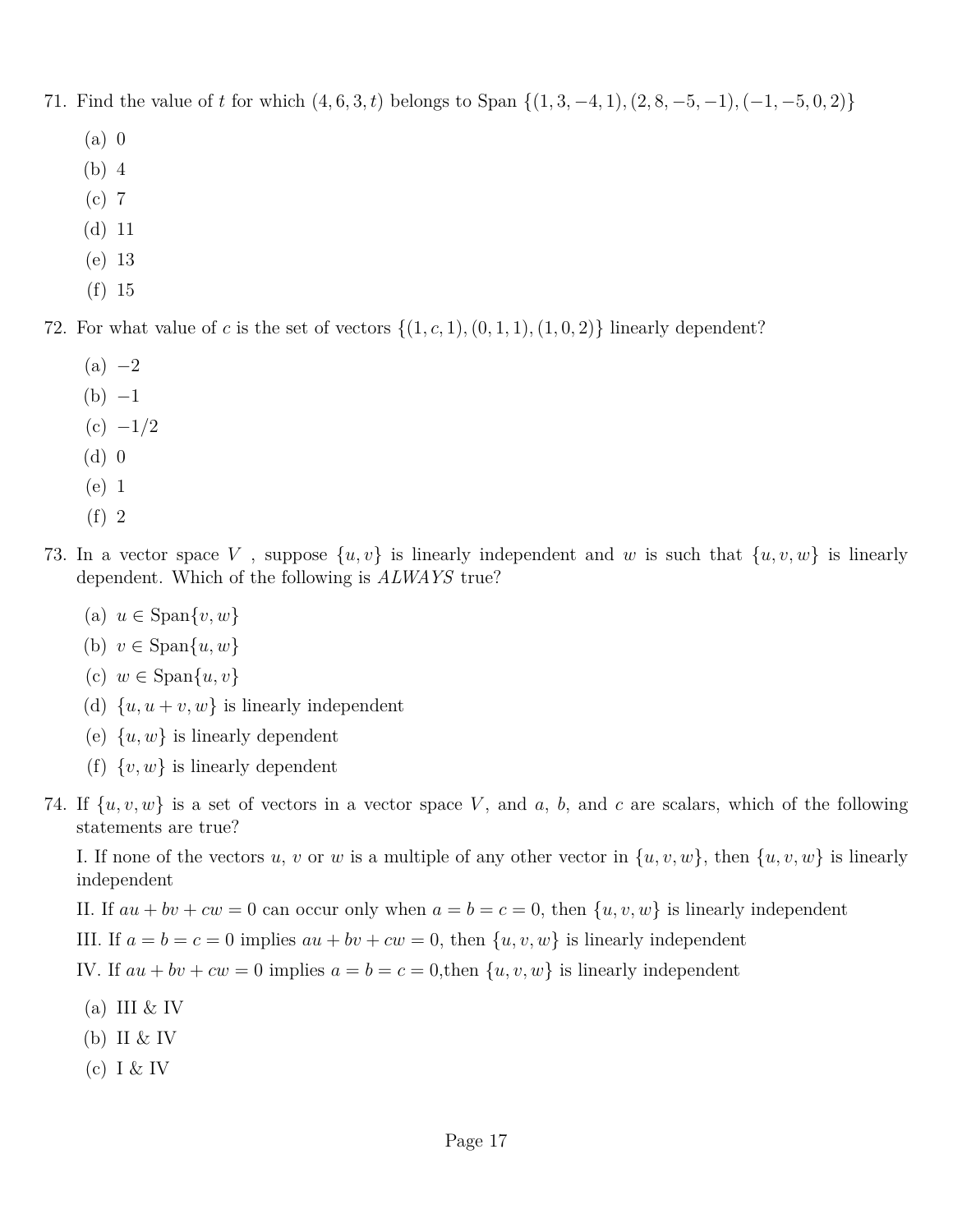- (d) II & III
- (e) I & III
- $(f)$  I & II
- 75. A set of linear equations is represented by the matrix equation  $Ax = b$ . The necessary condition for the existence of a solution for this system is
	- (a) *A* must be invertible
	- (b) *b* must be linearly dependent on the columns of *A*
	- (c) *b* must be linearly independent of the columns of *A*
	- (d) None of these
- 76. If *A* is a  $3 \times 5$  matrix, then the rank of *A* is
	- (a) A  $3 \times 5$  matrix
	- (b) A  $5 \times 3$  matrix
	- (c) *A* number (possibly non-zero)
	- (d) A subspace of **R** 3
	- (e) A subspace of **R** 5
	- (f) Zero
	- (g) Undefined
- 77. If *A* is a  $3 \times 5$  matrix, then the transpose of *A* is
	- (a) A  $3 \times 5$  matrix
	- (b) A  $5 \times 3$  matrix
	- (c) *A* number (possibly non-zero)
	- (d) A subspace of **R** 3
	- (e) A subspace of **R** 5
	- (f) Zero
	- (g) Undefined

78. If *A* is a  $3 \times 5$  matrix, then the inverse of *A* is

- (a) A  $3 \times 5$  matrix
- (b) A  $5 \times 3$  matrix
- (c) *A* number (possibly non-zero)
- (d) A subspace of **R** 3
- (e) A subspace of **R** 5
- (f) Zero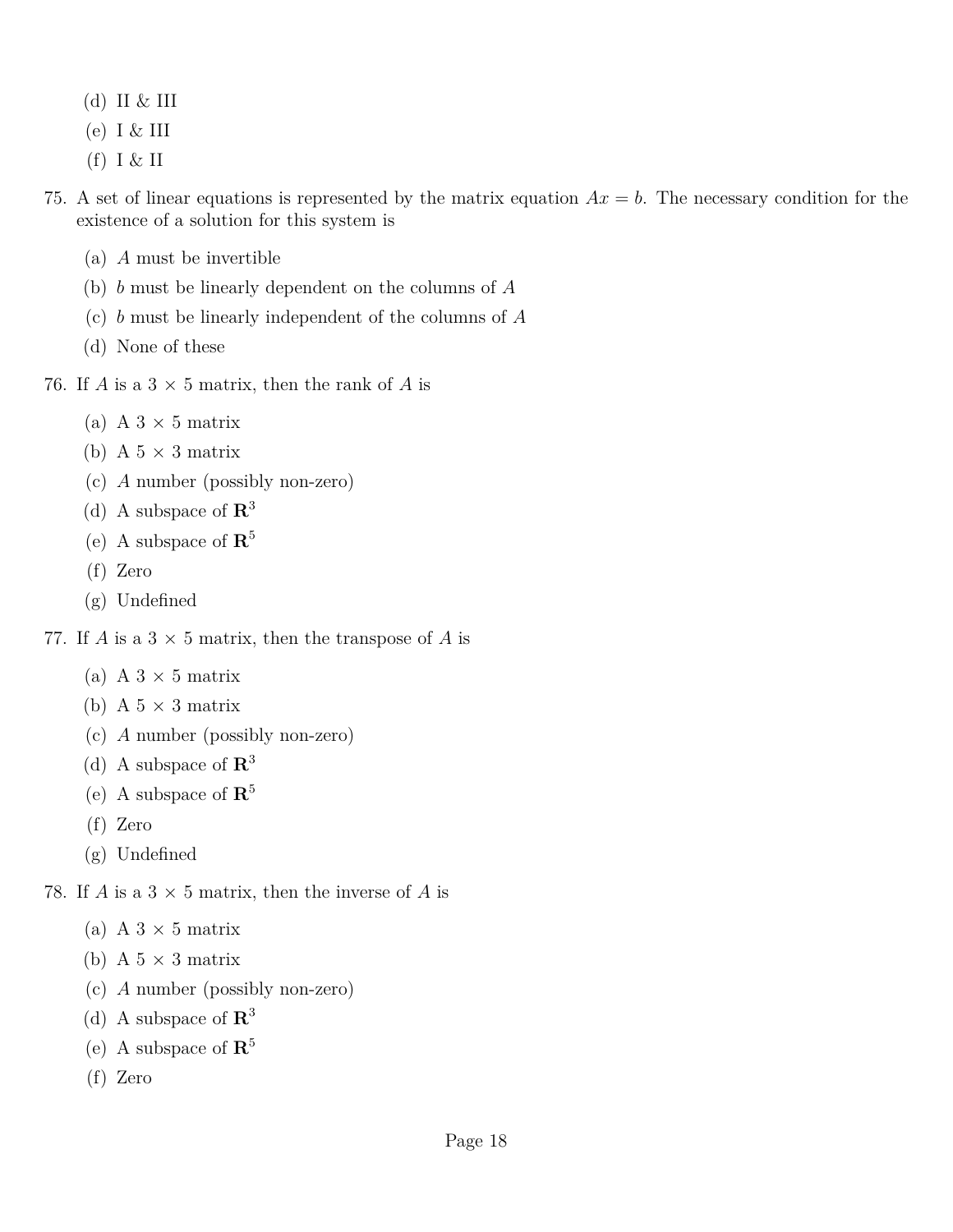(g) Undefined

79. If *A* is a  $3 \times 5$  matrix, then the image of *A* is

- (a) A  $3 \times 5$  matrix
- (b) A  $5 \times 3$  matrix
- (c) *A* number (possibly non-zero)
- (d) A subspace of **R** 3
- (e) A subspace of **R** 5
- (f) Zero
- (g) Undefined
- 80. If *A* is a  $3 \times 5$  matrix, then the kernel of *A* is
	- (a) A  $3 \times 5$  matrix
	- (b) A  $5 \times 3$  matrix
	- (c) *A* number (possibly non-zero)
	- (d) A subspace of **R** 3
	- (e) A subspace of **R** 5
	- (f) Zero
	- (g) Undefined

81. If *A* is a  $3 \times 5$  matrix, then the row reduced-echelon form of *A* is

- (a) A  $3 \times 5$  matrix
- (b) A  $5 \times 3$  matrix
- (c) *A* number (possibly non-zero)
- (d) A subspace of **R** 3
- (e) A subspace of **R** 5
- (f) Zero
- (g) Undefined
- 82. If one applies row reduction to a matrix, then
	- (a) The image, rank, and kernel may change, but the nullity does not change
	- (b) The image, kernel, and nullity may change, but the rank does not change
	- (c) The image may change, but the kernel, rank, and nullity do not change
	- (d) The kernel may change, but the image, rank, and nullity do not change
	- (e) The image, kernel, rank, and nullity may all change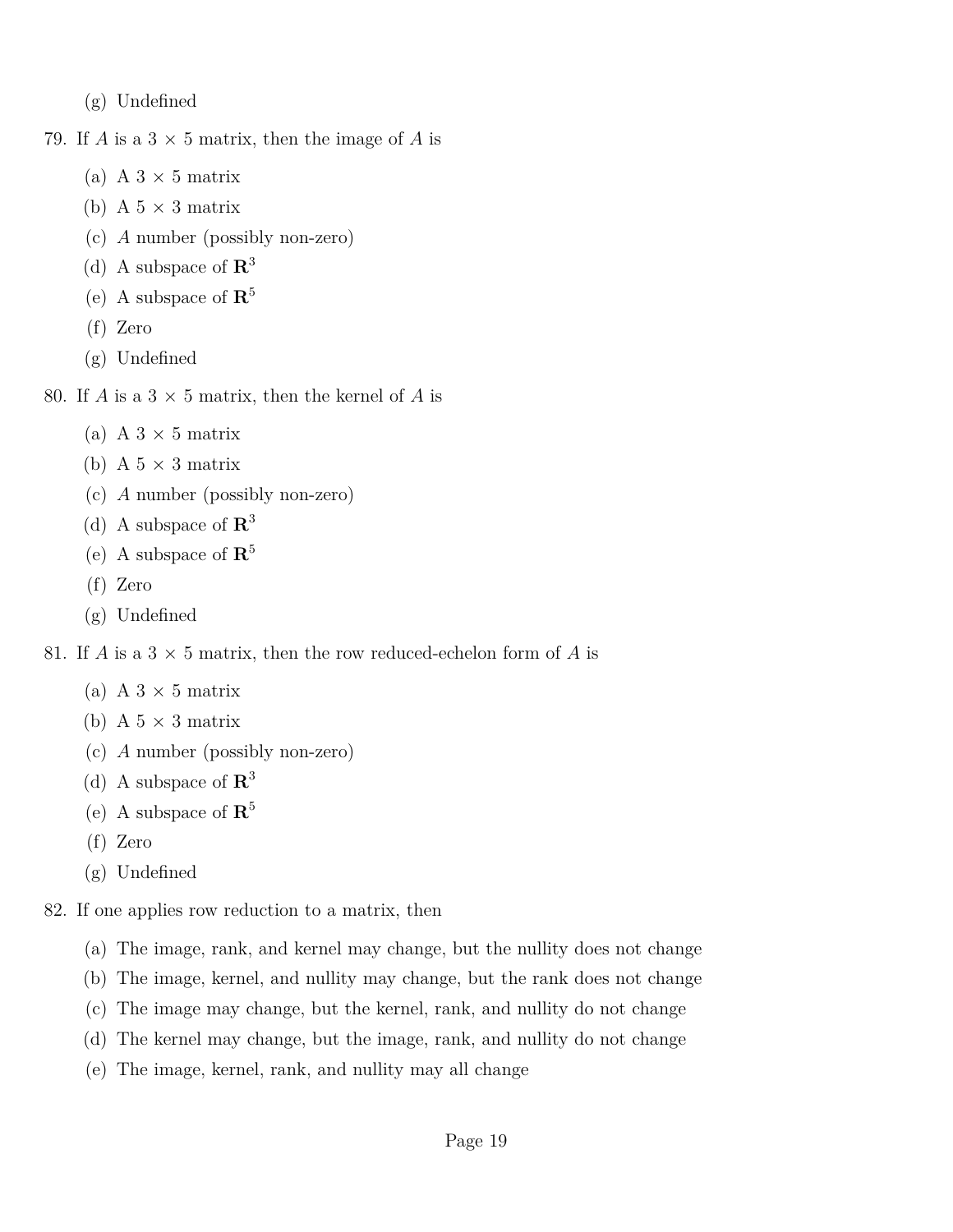- (f) The image, kernel, rank, and nullity all do not change
- $(g)$  The image and kernel may change, but the rank and nullity do not change
- 83. If one replaces a matrix with its transpose, then
	- (a) The image, rank, and kernel may change, but the nullity does not change
	- (b) The image, kernel, and nullity may change, but the rank does not change
	- (c) The image may change, but the kernel, rank, and nullity do not change
	- (d) The kernel may change, but the image, rank, and nullity do not change
	- (e) The image, kernel, rank, and nullity may all change
	- (f) The image, kernel, rank, and nullity all do not change
	- (g) The image and kernel may change, but the rank and nullity do not change
- 84. Let  $T: \mathbb{R}^4 \to \mathbb{R}^4$  be the transformation  $T(x_1, x_2, x_3, x_4) = (0, x_1, x_2, x_3)$ . The null space (or kernel)  $N(T)$ of *T* consists of all vectors of the form
	- (a)  $(x_1, x_2, x_3, 0)$ , where  $x_1, x_2, x_3$ , are real numbers
	- (b)  $(0, x_1, x_2, x_3)$ , where  $x_1, x_2, x_3$ , are real numbers
	- $(c)$   $(0, 0, 0, 1)$
	- (d)  $(x_1, 0, 0, 0)$ , where  $x_1$  is a real number
	- (e)  $(0, 0, 0, x_4)$ , where  $x_4$  is a real number
	- (f)  $(x_4, 0, 0, 0)$ , where  $x_4$  is a real number
	- $(g)$   $(1, 0, 0, 0)$

85. Let  $T: \mathbb{R}^2 \to \mathbb{R}^2$  be the transformation  $T(x_1, x_2) = (x_1, 0)$ . The null space (or kernel)  $N(T)$  of *T* is

- (a)  $(0, x_2)$
- (b)  $(0, x_2) : x_2$  is real
- (c) 1
- (d) (1*,* 0)
- $(e)$   $(x_1, 0)$
- (f)  $(x_1, 0) : x_1$  is real
- (g) (0*,* 1)

86. Let  $T: \mathbb{R}^4 \to \mathbb{R}^4$  be the transformation  $T(x_1, x_2, x_3, x_4) = (x_2, x_3, 0, 0)$ . The null space (or kernel)  $N(T)$ of *T* consists of all vectors of the form

- $(a)$   $(1, 0, 0, 0)$  and  $(0, 1, 0, 0)$
- (b)  $(0, x_2, x_3, 0)$ , where  $x_2$  and  $x_3$  are real numbers
- (c)  $(x_1, 0, 0, x_4)$ , where  $x_1$  and  $x_4$  are real numbers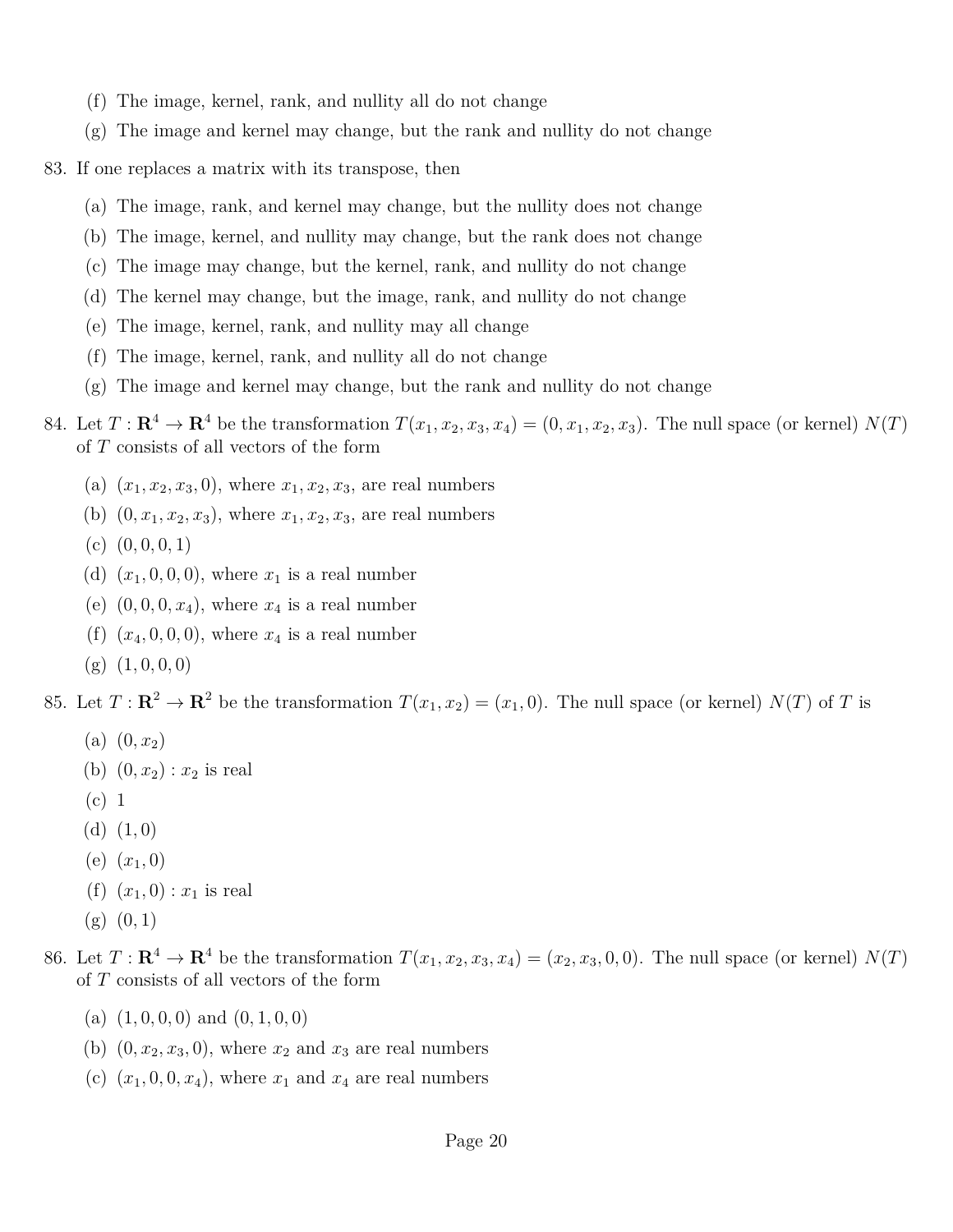- (d)  $(x_2, x_3, 0, 0)$ , where  $x_2$  and  $x_3$  are real numbers
- (e) (1*,* 0*,* 0*,* 0) and (0*,* 0*,* 0*,* 1)
- (f)  $(0, 0, x_1, x_4)$ , where  $x_1$  and  $x_4$  are real numbers
- (g)  $(0, 0, x_3, x_4)$ , where  $x_3$  and  $x_4$  are real numbers
- 87. Let  $T: \mathbb{R}^3 \to \mathbb{R}^4$  be the transformation  $T(x_1, x_2, x_3) = (x_1, 0, x_2, x_2)$ . The range  $R(T)$  of *T* has many bases; one of them is the set of vectors
	- (a)  $(1, 0, 0)$  and  $(0, 1, 0)$
	- (b) (1*,* 0*,* 0*,* 0), (0*,* 0*,* 1*,* 0), and (0*,* 0*,* 0*,* 1)
	- (c)  $(1, 0, 0, 0)$  and  $(0, 0, 1, 1)$
	- (d)  $(x_1, 0, 0)$  and  $(0, x_2, 0)$
	- (e) (1*,* 0*,* 0*,* 0), (0*,* 1*,* 0*,* 0), (0*,* 0*,* 1*,* 0) and (0*,* 0*,* 0*,* 1)
	- (f)  $(x_1, 0, 0), (0, x_2, 0)$  and  $(0, 0, x_3)$
	- (g)  $(x_1, 0, 0, 0), (0, 0, x_2, 0), \text{ and } (0, 0, 0, x_2)$
- 88. Let  $T: \mathbb{R}^3 \to \mathbb{R}^4$  be the transformation  $T(x_1, x_2, x_3) = (x_1, 0, x_2, x_2)$ . The null space (or kernel)  $N(T)$  of *T* has many bases; one of them is the set of vectors
	- $(a)$   $(1, 0, 0)$  and  $(0, 1, 0)$
	- (b)  $(x_1, x_2, 0)$
	- $(c)$   $(0, 0, 1)$
	- (d) (1*,* 0*,* 0*,* 0) and (0*,* 0*,* 1*,* 1)
	- (e)  $(0, 0, x_3)$
	- $(f)$   $(0, 1, 0, 0)$
- 89. Let  $T: \mathbb{R}^4 \to \mathbb{R}^4$  be the transformation  $T(x_1, x_2, x_3, x_4) = (0, x_1, x_2, x_3)$ . The image  $Im(T)$  of T consists of all vectors of the form
	- (a) (0*,* 1*,* 0*,* 0), (0*,* 0*,* 1*,* 0), (0*,* 0*,* 0*,* 1)
	- (b)  $(x_1, x_2, x_3, x_4)$ , where  $x_1, x_2, x_3, x_4$  are real numbers
	- (c)  $(x_4, 0, 0, 0)$ , where  $x_4$  is a real number
	- (d)  $(x_1, x_2, x_3, 0)$  where  $x_1, x_2, x_3$  and  $x_3$  are real numbers
	- (e)  $(0, x_1, x_2, x_3)$  where  $x_1, x_2, x_3$  and  $x_3$  are real numbers
	- (f)  $(0,0,0,x_4)$ , where  $x_4$  is a real number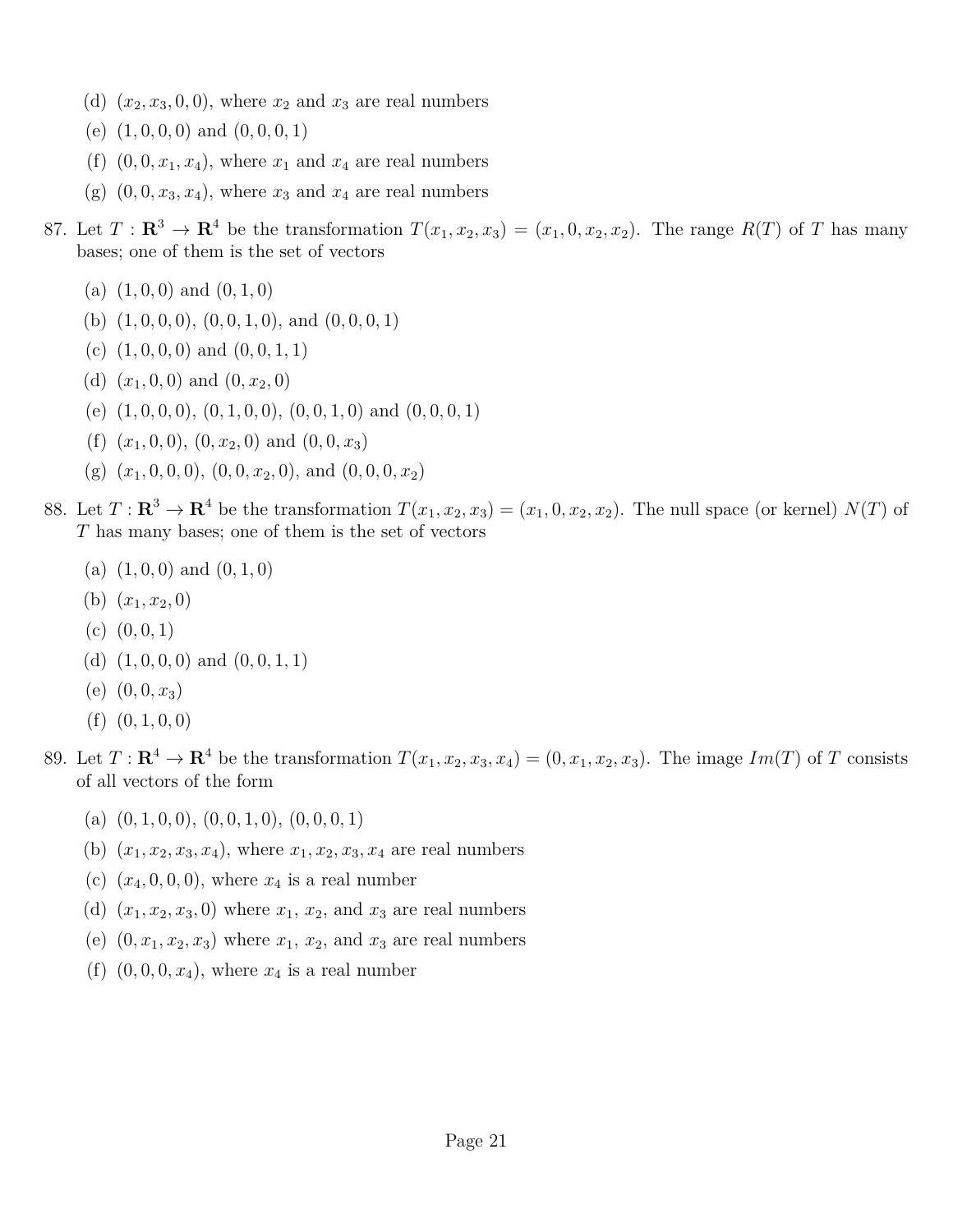- 90. A transformation  $T: \mathbb{R}^n \to \mathbb{R}^m$  is linear if and only if
	- (a) One has  $T(x + y) = Tx + Ty$  and  $T(cx) = cT(x)$  for all vectors *x*, *y*, and scalars *c*
	- (b) The image of *T* is a line
	- (c) The graph of *T* takes the form  $y = mx + c$
	- (d) No condition required (all transformations are linear)
	- (e) *T* is one-to-one and onto
	- (f) There exists a matrix *A* such that  $Tx = Ax$  for all  $x \in \mathbb{R}^n$
	- (g) One has  $T(x + y) = Tx + Ty$  for all vectors *x*, *y*

91. If a linear transformation  $T: \mathbb{R}^3 \to \mathbb{R}^5$  is one-to-one, then

- (a) The rank is three and the nullity is zero
- (b) The rank is three and the nullity is two
- (c) The rank is two and the nullity is three
- (d) The rank is five and the nullity is two
- (e) The rank and nullity can be any pair of non-negative numbers that add up to three
- (f) The rank and nullity can be any pair of non-negative numbers that add up to five
- (g) The situation is impossible
- 92. The linear transformation  $T : \mathbb{R}^3 \to \mathbb{R}^5$  is onto, then
	- (a) The rank is three and the nullity is zero
	- (b) The rank is five and the nullity is two
	- (c) The rank is three and the nullity is two
	- (d) The rank is two and the nullity is three
	- (e) The rank and nullity can be any pair of non-negative numbers that add up to three
	- (f) The rank and nullity can be any pair of non-negative numbers that add up to five
	- (g) The situation is impossible
- 93. If the linear transformation  $T: \mathbb{R}^5 \to \mathbb{R}^3$  is onto, then
	- (a) The rank is two and the nullity is three
	- (b) The rank is five and the nullity is two
	- (c) The rank is three and the nullity is zero
	- (d) The rank and nullity can be any pair of non-negative numbers that add up to three
	- (e) The rank and nullity can be any pair of non-negative numbers that add up to five
	- (f) The rank is three and the nullity is two
	- (g) The situation is impossible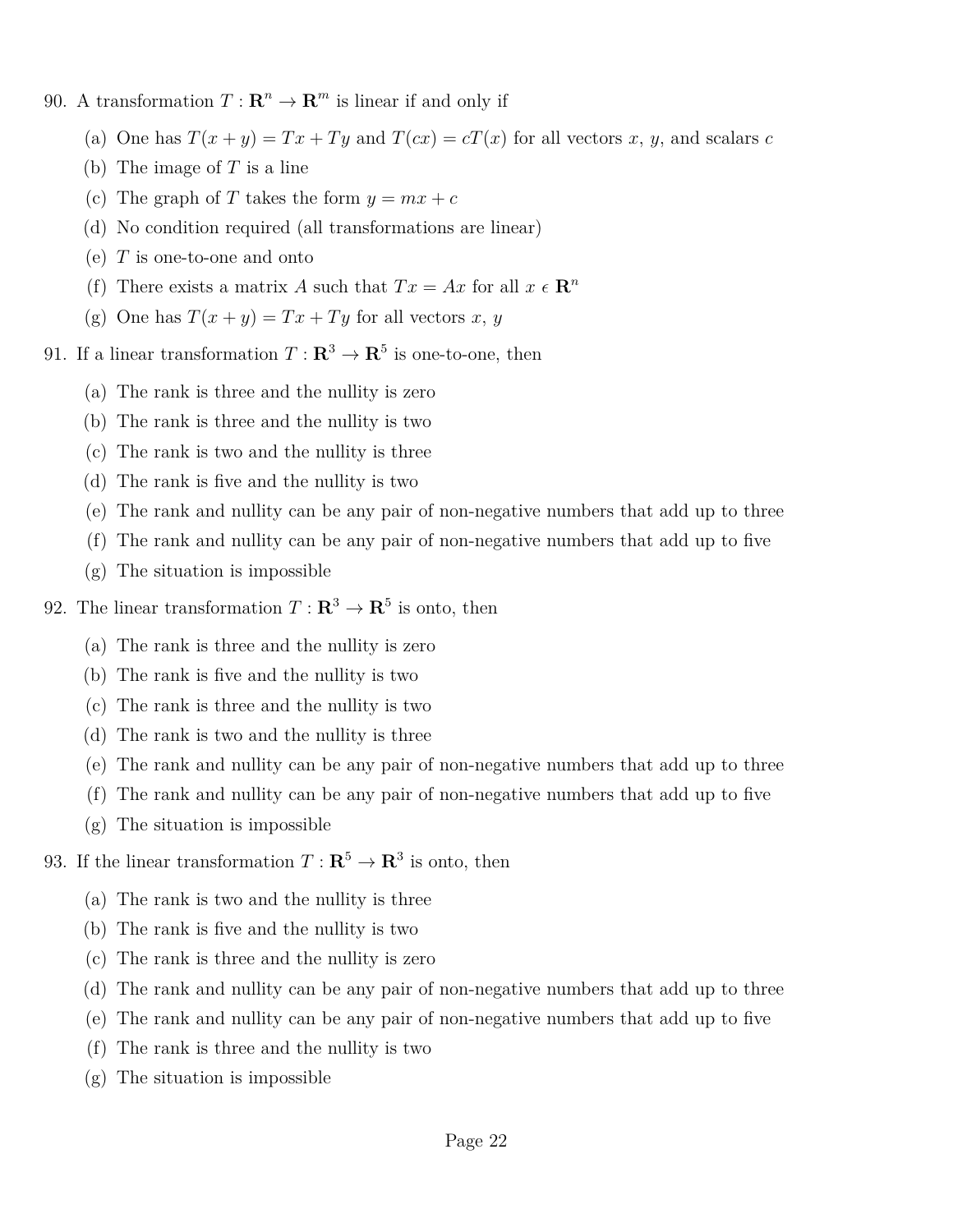- 94. The linear transformation  $T : \mathbb{R}^5 \to \mathbb{R}^3$  is one-to-one, then
	- (a) The rank and nullity can be any pair of non-negative numbers that add up to five
	- (b) The rank is five and the nullity is two
	- (c) The rank is three and the nullity is two
	- (d) The rank is two and the nullity is three
	- (e) The rank is three and the nullity is zero
	- (f) The rank and nullity can be any pair of non-negative numbers that add up to three
	- (g) The situation is impossible
- 95. Let  $T: \mathbb{R}^5 \to \mathbb{R}^3$  be a linear transformation. Then
	- (a)  $T$  is invertible if and only if the nullity is zero
		- (b) *T* is onto if and only if the nullity is three; *T* is never one-to-one
		- (c) *T* is onto if and only if the nullity is zero; *T* is never one-to-one
		- (d) *T* is one-to-one if and only if the nullity is zero; *T* is never onto
		- (e) *T* is one-to-one if and only if the nullity is three; *T* is never onto
		- (f) *T* is one-to-one if and only if the nullity is two; *T* is never onto
		- (g)  $T$  is onto if and only if the nullity is two;  $T$  is never one-to-one

96. Let  $T: \mathbb{R}^3 \to \mathbb{R}^5$  be a linear transformation. Then

- (a) *T* is invertible if and only if the nullity is zero
- (b) *T* is onto if and only if the nullity is three; *T* is never one-to-one
- (c) *T* is onto if and only if the nullity is zero; *T* is never one-to-one
- (d) *T* is one-to-one if and only if the nullity is zero; *T* is never onto
- (e) *T* is one-to-one if and only if the nullity is three; *T* is never onto
- (f) *T* is one-to-one if and only if the nullity is two; *T* is never onto
- (g) *T* is onto if and only if the nullity is two; *T* is never one-to-one
- 97. Let *V* be a vector space, and let *S* be a subset of *V* . What does it mean when we say that *S* is linearly independent?
	- (a) The number of elements *S* is less than or equal to the dimension of V
	- (b) The only way to write 0 as a linear combination of elements of *S* is the zero combination (where one takes zero multiples of each element of *S*)
	- (c) *S* is closed under both addition and scalar multiplication
	- (d) All the elements of *S* are distinct from each other
	- (e) Every element in *V* is a linear combination of elements in *S*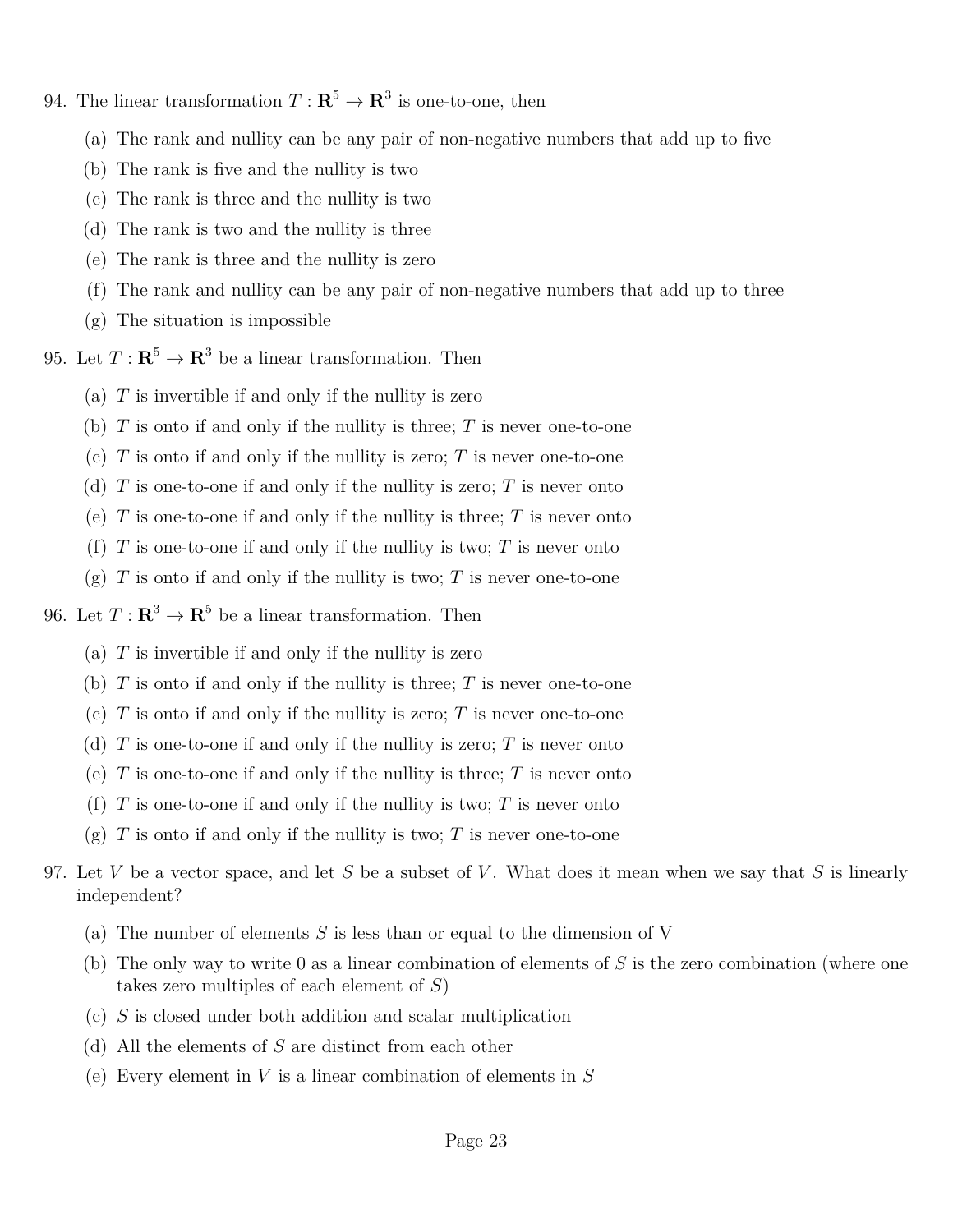- (f) *S* is a basis
- (g) *S* has nullity zero
- 98. Let *V* be a vector space, and let *S* be a subset of *V* . What does it mean when we say that *S* is linearly dependent?
	- (a) *S* is closed under both addition and scalar multiplication
	- (b) At least two of the elements of *S* are the same
	- (c) Every element of *S* is a linear combination of other elements *S*
	- (d) There is a way to write 0 as a linear combination of elements *S* other than the zero combination
	- (e) The number of elements of *S* is greater than the dimension of *V*
	- (f) *S* depends on a linear transformation
	- (g) The span of *S* has smaller dimension than the dimension of *V*

99. Let *V* be a vector space, and let *S* be a subset of *V* . What does it mean when we say that *S* spans *V* ?

- (a) The rank of *S* is the same as the dimension of *V*
- (b) The elements of *S* are all distinct from each other
- (c) Every vector in *V* has exactly one representation as a linear combination of vectors in *S*
- (d) *S* has at least as many elements as the dimension *V*
- (e) *S* is a basis for *V*
- (f) Every vector in *V* can be expressed as a linear combination of vectors in *S*
- 100. Let *V* be a five-dimensional vector space, and let *S* be a subset of *V* which spans *V* . Then *S*
	- (a) Must have at most five elements
	- (b) Must be linearly dependent
	- (c) Must be linearly independent
	- (d) Must be a basis for *V*
	- (e) Must consist of at least five elements
	- (f) Must have exactly five elements
	- (g) Must have infinitely many elements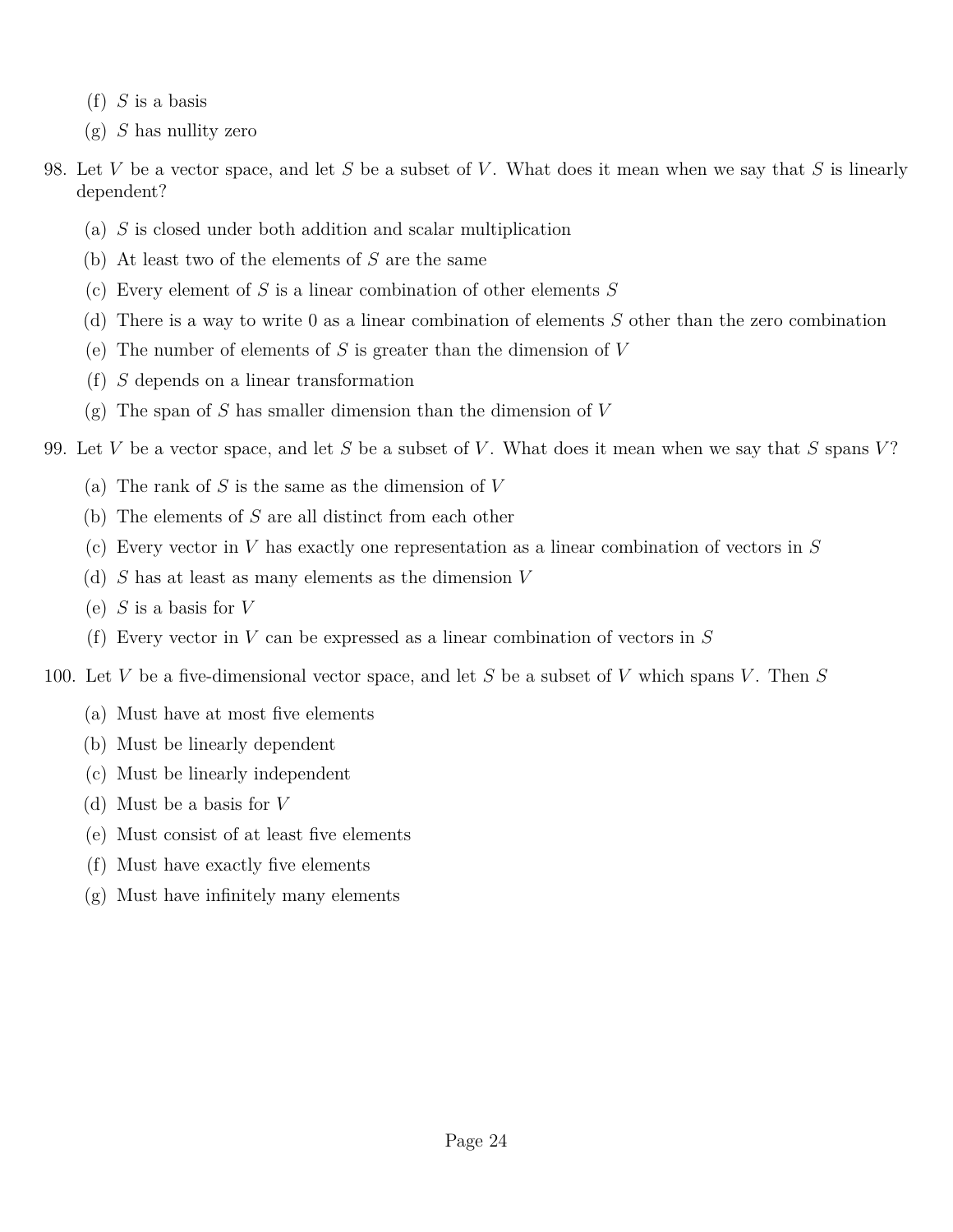- 101. Let *V* be a five-dimensional vector space, and let *S* be a subset of *V* which is linearly independent. Then *S*
	- (a) Must have at most five elements
	- (b) Must span *V*
	- (c) Can have any number of elements (except zero)
	- (d) Must have infinitely many elements
	- (e) Must have exactly five elements
	- (f) Must be a basis for *V*
	- (g) Must consist of at least five elements
- 102. Let *V* be a five-dimensional vector space, and let *S* be a subset of *V* which is linearly dependent. Then *S*
	- (a) Must have at most five elements
	- (b) Must consist of at least five elements
	- (c) Must span *V*
	- (d) Must be a basis for *V*
	- (e) Must have exactly five elements
	- (f) Must have infinitely many elements
	- (g) Can have any number of elements (except zero)
- 103. Let *V* be a five-dimensional vector space, and let *S* be a subset of *V* which is a basis for *V* . Then *S*
	- (a) Must have at most five elements
	- (b) Must be linearly independent
	- (c) Can have any number of elements (except zero)
	- (d) Must span *V*
	- (e) Must be linearly dependent
	- (f) Must consist of at least five elements
	- (g) Must have exactly five elements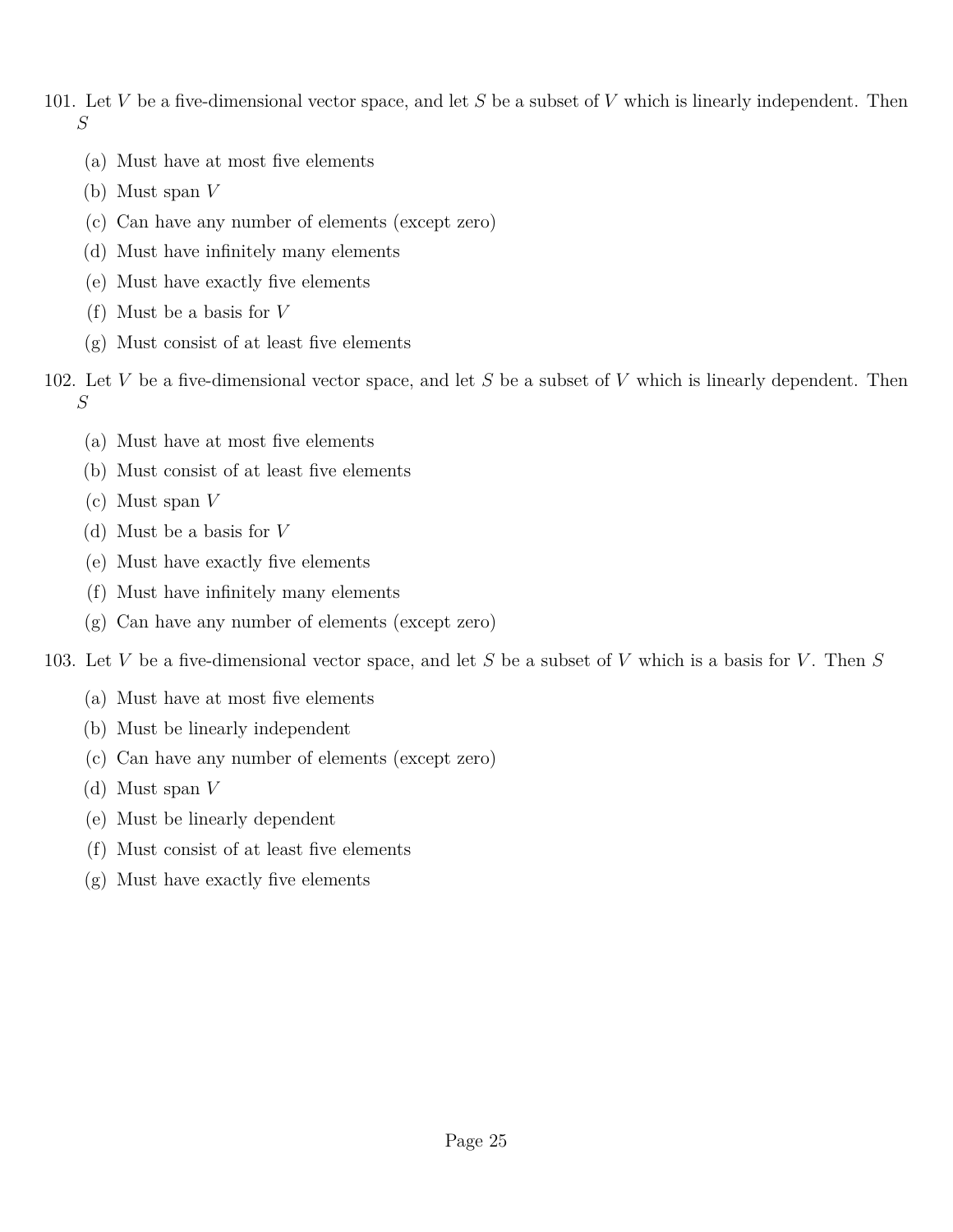- 104. Let *V* be a five-dimensional vector space, and let *S* be a subset of *V* consisting of three vectors. Then *S*
	- (a) Must be linearly dependent, and must span *V*
	- (b) Cannot span *V* , but can be linearly independent or dependent
	- (c) Must be linearly dependent, but may or may not span*V*
	- (d) Must be linearly independent, but may or may not span *V*
	- (e) Must be linearly independent, but cannot span *V*
	- (f) Can span *V* , but only if it is linearly independent, and vice versa
	- (g) May or may not be linearly independent, and may or may not span *V*
- 105. Let *V* be a three-dimensional vector space, and let *S* be a subset of *V* consisting of five vectors. Then *S*
	- (a) Can span *V* ,but only if it is linearly independent, and vice versa
	- (b) May or may not be linearly independent, and may or may not span *V*
	- (c) Must be linearly independent, but cannot span *V*
	- (d) Must be linearly dependent, and must span *V*
	- (e) Cannot span *V* , but can be linearly independent or dependent
	- (f) Must be linearly independent, but may or may not span *V*
	- (g) Must be linearly dependent, but may or may not span *V*
- 106. Let *V* be a five-dimensional vector space, and let *S* be a subset of *V* consisting of five vectors. Then *S*
	- (a) Must be linearly dependent, but may or may not span *V*
	- (b) Must be linearly dependent, and must span *V*
	- (c) Must be a basis of *V*
	- (d) Can span *V* , but only if it is linearly independent, and vice versa
	- (e) Cannot span *V* , but can be linearly independent or dependent
	- (f) Must be linearly independent, but may or may not span *V*
	- (g) Must be linearly independent, but cannot span *V*
- 107. If  $\mathbf{v}_1, \mathbf{v}_2, \mathbf{v}_3, \mathbf{v}_4, \mathbf{v}_5$  are five vectors in  $\mathbb{R}^3$ , then the number of redundant vectors
	- (a) Can be any number from zero to five
	- (b) Can be any number from two to five
	- (c) Can be any number from zero to three
	- (d) Can be any number from zero to two
	- (e) Must be two
	- (f) Must be zero
	- (g) Is three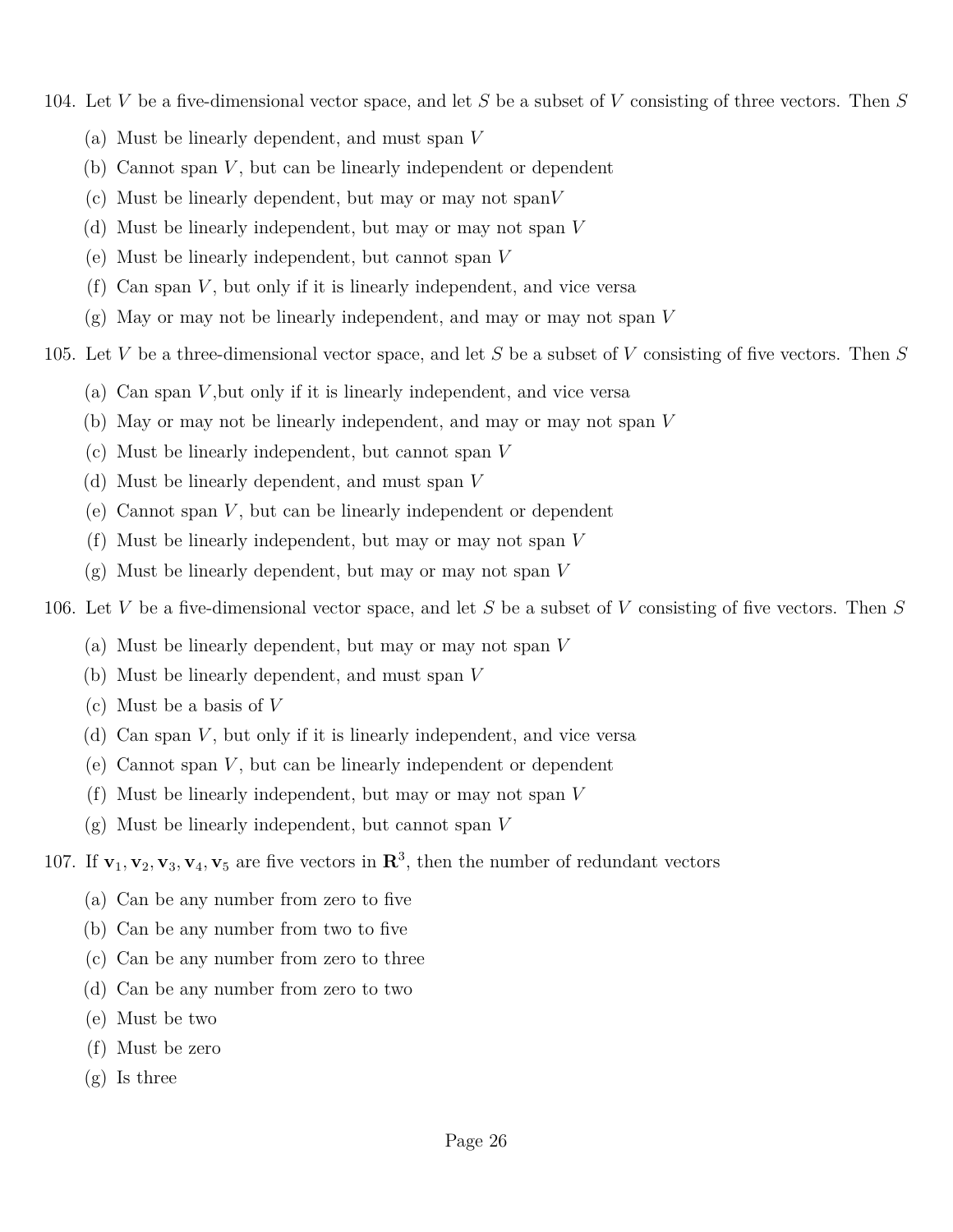108. If  $\mathbf{v}_1, \mathbf{v}_2, \mathbf{v}_3$  are three vectors in  $\mathbb{R}^5$ , then the number of redundant vectors

- (a) Can be any number from zero to three
- (b) Can be any number from two to five
- (c) Can be any number from zero to two
- (d) Can be any number from zero to five
- (e) Must be two
- (f) Must be zero
- (g) Is three

109. If  $\mathbf{v}_1, \mathbf{v}_2, \mathbf{v}_3, \mathbf{v}_4, \mathbf{v}_5$  are five vectors in  $\mathbb{R}^3$ , then the number of redundant vectors

- (a) Can be any number from two to five
- (b) Can be any number from zero to three
- (c) Can be any number from zero to five
- (d) Can be any number from zero to two
- (e) Must be two
- (f) Must be zero
- (g) Is three

110. If  $\mathbf{v}_1, \mathbf{v}_2, \mathbf{v}_3$  are three vectors in  $\mathbb{R}^5$ , then the number of non-redundant vectors

- (a) Can be any number from zero to three
- (b) Can be any number from zero to two
- (c) Can be any number from two to five
- (d) Can be any number from zero to five
- (e) Must be two
- (f) Must be zero
- (g) Is three
- 111. The nullity of a  $3 \times 5$  matrix
	- (a) Can be any number from zero to three
	- (b) Can be any number from zero to two
	- (c) Can be any number from two to five
	- (d) Can be any number from zero to five
	- (e) Must be two
	- (f) Must be zero
	- (g) Is three